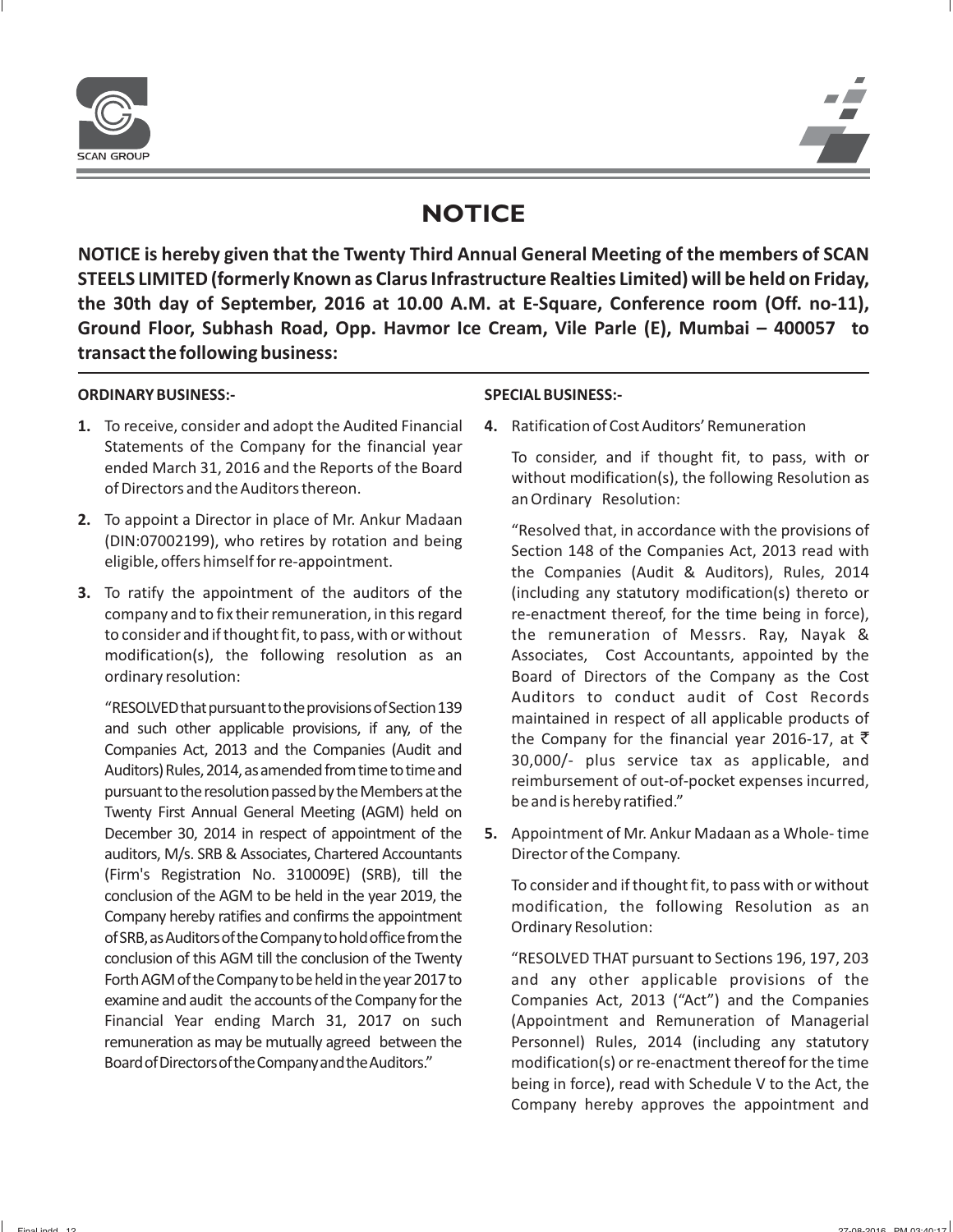Notice





terms of remuneration of Mr. Ankur Madaan (DIN: hereto, which is hereby approved and sanctioned 07002199), as a Whole- Time Director of the with authority to the Board of Directors to alter and Company for the period of five years with effect from vary the terms and conditions of the said re-24th May, 2016 to 23rd May, 2021, liable to retire by appointment and / or agreement in such manner as rotation, upon the terms and conditions set out in may be agreed to between the Board of Directors the Explanatory Statement annexed to the Notice and Mr. Runvijay Singh. convening this meeting, including the remuneration<br>to be paid in the event of loss or inadequacy of profits<br>in any financial year, with liberty to the Directors to<br>alter and vary the terms and conditions of the said<br>appoin Ankur Madaan. RESOLVED FURTHER THAT the Board be and is hereby

**6.** Appointment of Mr. Runvijay Singh as the Director of **7.** Appointment of Mr. Punit Kedia (DIN: 07501851) as the Company an Independent Director of the Company

To consider and if thought fit, to pass, with or<br>without modification(s), the following resolution as<br>an Ordinary Resolution:<br>an Ordinary Resolution:<br>an Ordinary Resolution:<br>an Ordinary Resolution:

"RESOLVED THAT pursuant to recommendation of<br>
the Nomination and Removisions and approval of the Board and subject to the provisions<br>
approval of the Board and subject to the provisions<br>
of Sections 152, 196, 197, 198 and

RESOLVED FURTHER THAT the Board, including any<br>
Committee thereof, be and is hereby authorised to<br>
do and perform all such acts, deeds, matters and<br>
things as may be considered necessary to give effect<br>
to the aforesaid re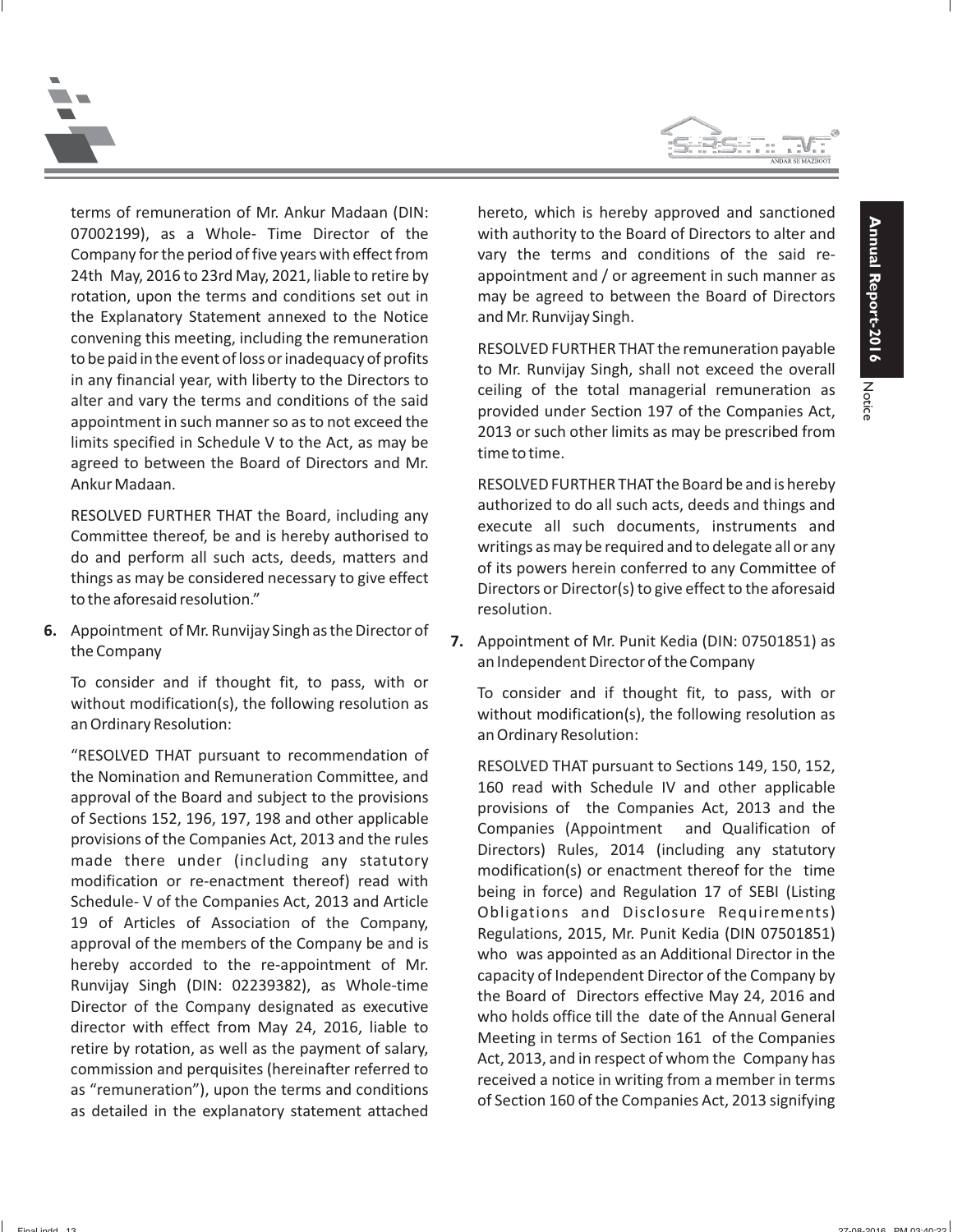

his intention to propose Mr. Punit Kedia (DIN in advance equivalent to the estimated actual 07501851) as a candidate for the office of Director of expenses of delivery of the documents, pursuant to the Company, be and is hereby appointed as an any request made by the shareholder for delivery of Independent Director of the Company for a period such document to him, through a particular mode of of five years with effect from May 24, 2016 or till such services mentioned above provided such request earlier date to conform with the policy on retirement along with the requisite fee has been duly received and as may be determined by any applicable by the Company at least one week advance of the statutes, rules, regulations or guidelines and his term dispatch of the document by the Company and that shall not be subject to retirement by rotation. no such request shall be entertained by the Company

8. To consider, and if thought fit, to pass, with or post the dispatch of such document by the Company<br>without modification(s), the following Resolution as **to the shareholder**. an Ordinary Resolution: RESOLVED FURTHER THAT for the purpose of giving

FINAT pursuant to provisions of Section<br>
20 of the Companies Act, 2013 and other applicable<br>
provisions, if any, of the said Act and relevant rules<br>
prescribed there under, whereby a document may<br>
be severally authorized t

### **REGISTERED OFFICE:-**

104-105, "E- Square", Subhash Road, Opp. Havmor Ice Cream, Vile Parle (E), Mumbai-400057 CIN: L27209MH1994PLC076015 Web Site: www.scansteels.com Email – id: secretarial@scansteels.com

**Place: Mumbai Date: 20th August, 2016**

### **BY ORDER OF THE BOARD**

of SCAN STEELS LIMITED (Formerly Known as Clarus Infrastructure Realties Limited) Sd/- Prabir Kumar Das (President & Company Secretary)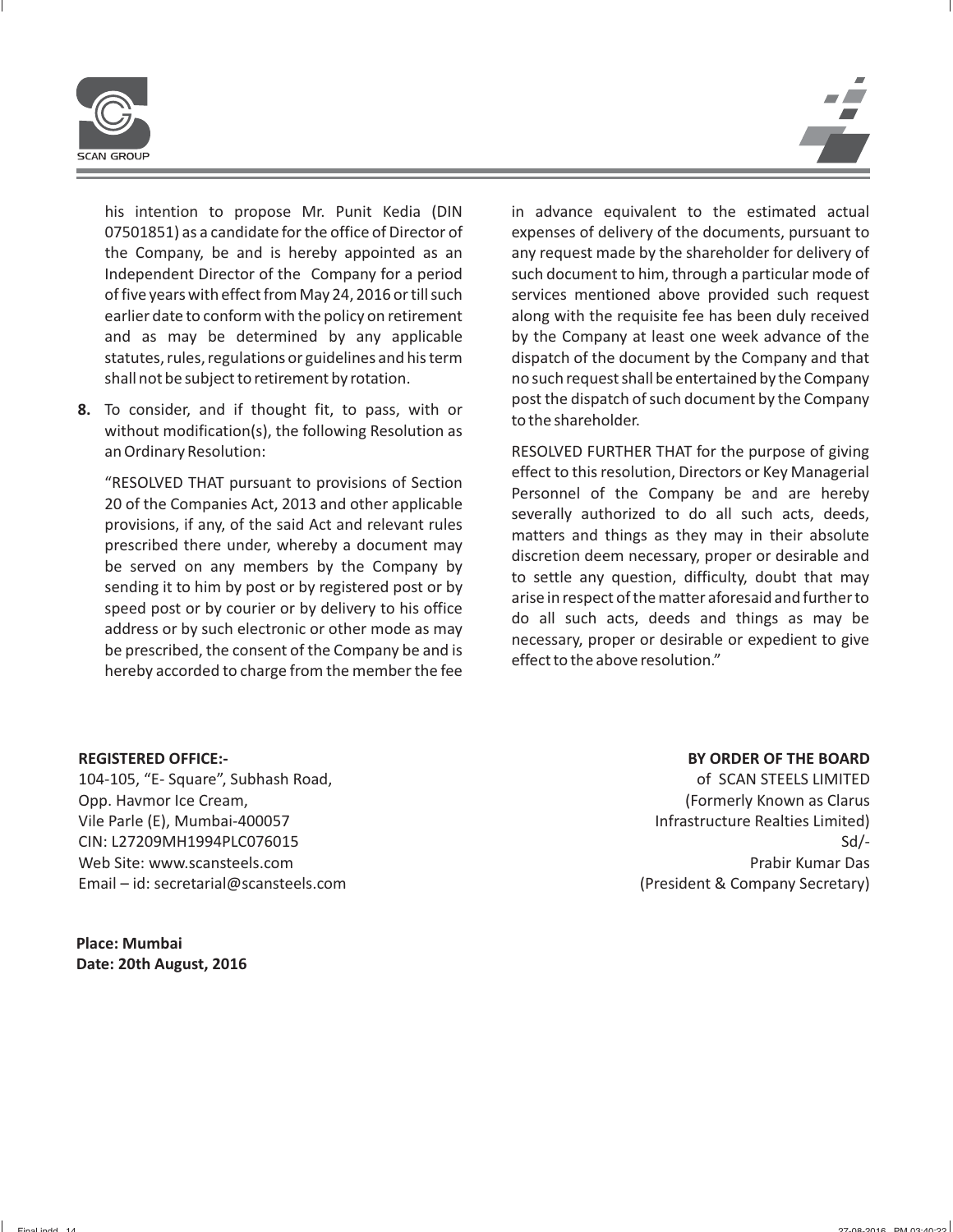



### **NOTES**

- **1.** An explanatory statement pursuant to section 102 of (Listing Obligations and Disclosure Requirements) the Companies Act, 2013, relating to the special Regulations, 2015, is furnished as annexure to the business to be transacted at the meeting is annexed Notice. The Directors have furnished consent / hereto. **hereto.** declaration for their appointment / re- appointment
- member of the company. Pursuant to the provision address or bank mandates: of Section 105 of the Companies Act, 2013, a person<br>can act as a proxy on behalf of members not<br>exceeding fifty and holding in the aggregate not<br>more than ten percent of the total share capital of **b.** To Registrar and Sha
- the registered office of the company not less than 48

lodged at any time during the business hours of the such joint holder who is<br>Company, provided that not less than three days of will be entitled to vote. notice in writing is given to the Company. **8.** Members are requested to bring your copies of the

by rotation at the Meeting and being eligible, offer

to be re-appointed, nature of their expertise in **10.** Members desirous of obtaining any information stipulated under Regulation 36 (3) of the SEBI ready at the meeting.

2. A member entitled to attend and vote at the meeting as required under the Companies Act, 2013 and the is entitled to appoint a proxy to attend and vote on **Rules there under**.

- poll on his behalf and the proxy need not be a **5.** Members are requested to notify any change of
	-
- more than ten percent of the total share capital of **b.** Io Registrar and Share Transfer Agent of the<br>the Company carrying voting rights A member Company-Adroit Corporate Services Pyt. Ltd, whose the Company carrying voting rights. A member<br>
holding more than ten percent of the total share<br>
capital of the Company carrying voting rights may<br>
appoint a single person as proxy and such person<br>
shall not act as a proxy under their signatures and quoting respective folio **3.** Proxies in order to be effective must be received at number.
	- hours before the meeting. A blank proxy form is **6.** Members are requested to kindly mention their Folio Number / Client ID and DP ID Number (in case of demat shares) in all their correspondence with the time fixed for the
	- member would be entitled to inspect the proxies 7. In case of joint holders attending the Meeting, only<br>lodged at any time during the business hours of the such joint holder who is higher in the order of names
- 4. In terms of Section 152 of the Companies Act, 2013, Annual Report/ the Notice of the meeting along with Mr. Ankur Madaan (DIN:07002199), Director, retire the Attendance Slip with them duly filled in and hand<br>by rotation at the Meeting and heing eligible, effectively over the same at the entrance of the Meeting Hall.
	- himself for re-appointment. **9.** The Register of Members and Share Transfer Books The Board of Directors of the Company commends of the Company will remain closed from Friday, the their respective appointment / re-appointments.<br>Brief resume of Directors including those proposed of September, 2016 (both
	- concerning Accounts and operations of the in which they hold directorships and memberships / Company are requested to address their questions in chairmanships of Board Committees, shareholding writing to the Company at an early date so as to and relationships between directors inter-se as enable the management to keep the information enable the management to keep the information

Notice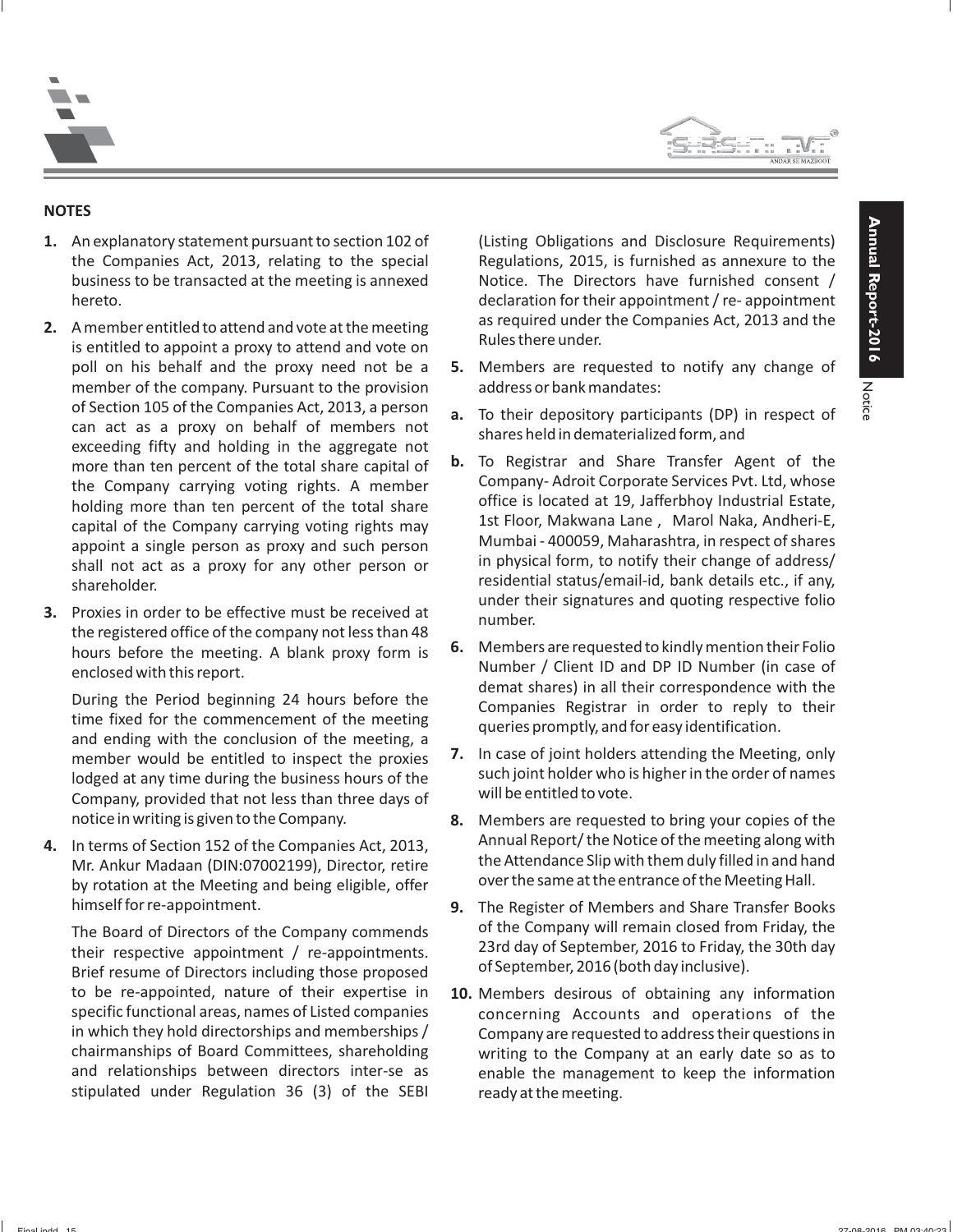

- 
- 
- Jafferbhoy Industrial Estate, 1st Floor, Makwana authorized representatives to attend the AGM<br>Lane Marol Naka Andheri-E Mumbai 400059 Pursuant to Section 113 of Companies Act, 2013 are Maharashtra. The matrix of the Company a certified true<br>copy of the Board resolution authorizing their
- whose email IDs are registered with the **17.** Members are requested to bring their Identity Card<br>Company/Denository Participants(s) unless any or Details of Shares Held (eg. Folio No./ DP ID, member has requested for a physical copy of the CLIENT ID etc.) for easy identification of attendance<br>report. For members who bave not registered their at the Meeting Hall.
- 2015-2016 is being sent by the permitted mode. form are advised to make nomination in respect of **13.** Members may also note that the Notice of the 23rd<br>
Annual General Meeting and the Annual Report for<br>
the financial year ended on 31.03.2016 will also be<br>
available on the Company's website in electronic form may obta
	- be available at the Company's Registered Office in multiple folios in identical names or joint holding in Mumbai for inspection during normal business the same order of names are requested to send the hours on working days. Even after registering for e-<br>share certificates to Adroit Corporate Services Pvt

secretarial@scansteels.com and Administration) Rules, 2014, as substituted by the<br>Companies (Management and Administration)

- **11.** The Ministry of Corporate Affairs has taken a "Green are, therefore, requested to submit their PAN to Initiative in the Corporate Governance" by allowing their Depository Participants with whom they are paperless compliances by the companies and has maintaining their demat accounts. Members holding issued circulars stating that service of shares in physical form can submit their PAN to the notice/documents including Annual Report can be Company/RTA-Adroit Corporate Services Pvt. Ltd. Summary of the Government in full measure,<br>
initiative of the Government in full measure,<br>
members who have not registered their e-mail<br>
addresses, so far, are requested to register their e-<br>
addresses, so far, are request **16.** Corporate Members intending to send their<br>Services Pvt. Ltd, whose office is located at 19, **16.** Corporate Members intending to send their<br>Lafferbboy Industrial Estate, 1st Eloor Makwana authorized representatives t Lane, Marol Naka, Andheri-E, Mumbai - 400059,
- 12. In accordance with the Companies Act, 2013 read<br>with the rules framed there under, the Annual<br>Report 2015-2016 is being sent to all the members<br>Report 2015-2016 is being sent to all the members Company/Depository Participants(s) unless any report. For members who have not registered their email addresses, physical copy of the Annual Report **18.** Members holding shares in single name and physical
- available on the Company's website in electronic form may obtain Nomination for<br>www.scansteels.com for their download. The from their respective Depository Participant (DP). physical copies of the aforesaid documents will also **19.** Members who hold shares in physical form in communication, members are entitled to receive Limited (RTA), for consolidation into a single folio. such communication in physical form, upon making a<br>
request for the same. For any communication, the<br>
shareholders may also send requests to the ln compliance with Section 108 of the Companies shareholders may also send requests to the In compliance with Section 108 of the Companies<br>Company's investor email id: Act, 2013, Rule 20 of the Companies (Management Company's investor email id:
- **14.** The Securities and Exchange Board of India (SEBI) has<br>
mandated the submission of Permanent Account<br>
Number (PAN) by every participant in securities<br>
market. Members holding shares in electronic form<br>
egulations, 201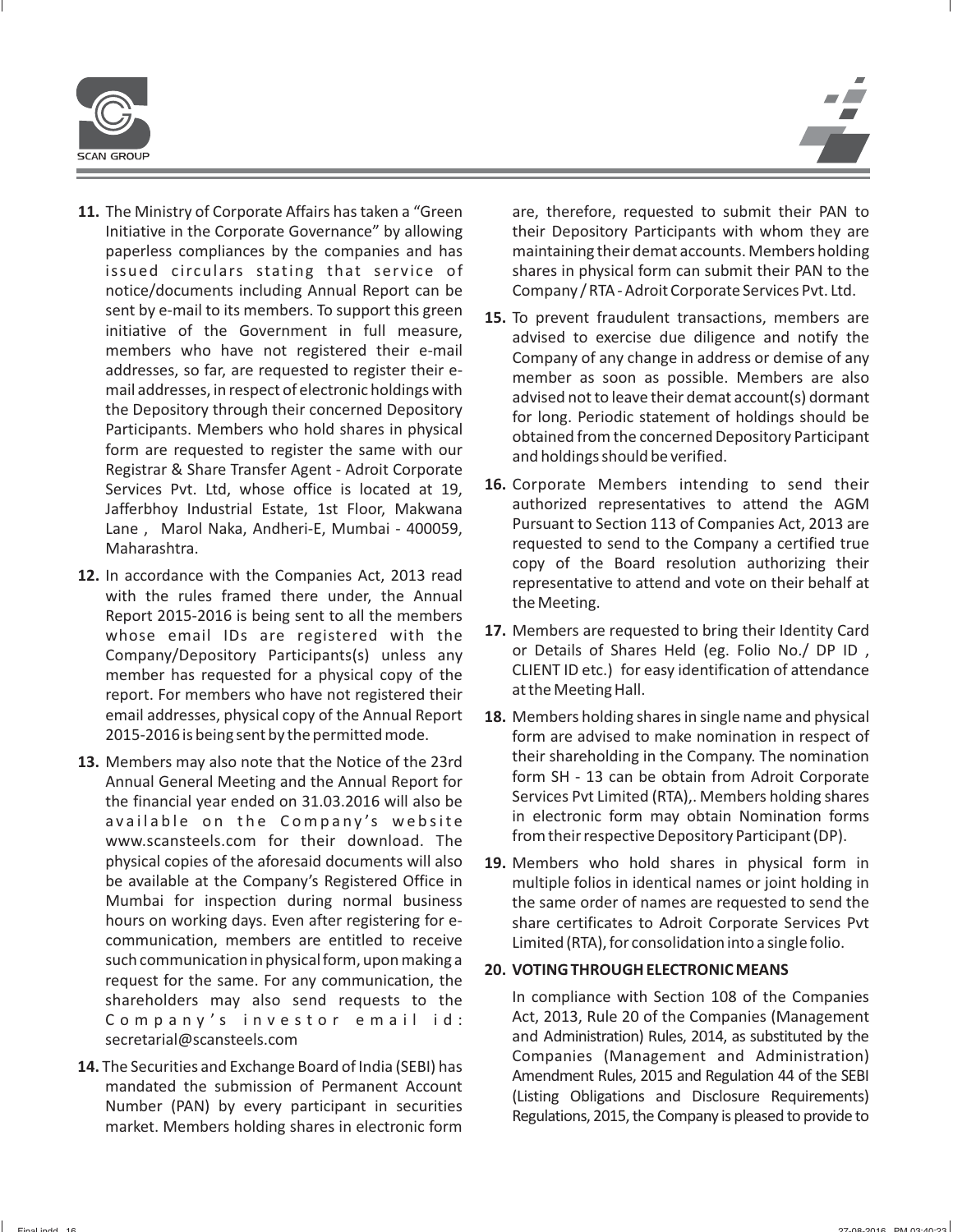



General Meeting ("remote e-voting"). In order to enable September, 2016. the Members, who do not have the access to e-voting<br>facility, to send their assent or dissent in writing in respect<br>of the resolutions as set out in this Notice, the Company is<br>enclosing a Ballot Form with the Notice. Inst Ballot Form are given at the back of the said form and **(iv)** Now Enter your User ID: instructionsfore-votingaregivenhereinbelow. **a.** For CDSL: 16 digits beneficiary ID,

The facility for voting through ballot paper or polling<br>
paper will also be made available at the Annual Client ID,<br>
General Meeting and the members attending the<br>
Client ID, voting or by Ballot Form, shall be able to exercise enter Folio Number registered with the Company their right at the meeting. **(v)** Next enter the image verification as displayed and

The Members who have cast their vote by remote e- Click on Login voting or by Ballot Form prior to the Annual General (vi) If you are holding shares in demat form and had<br>Meeting may also attend the meeting but shall not<br>logged on to www.evotingindia com and voted on an

# **The Process and manner for remote e-voting are as** password is to be used. **under: under: (vii)**If you are a first time user follow the steps given

below: **(I)** The remote e-voting period begins on Tuesday, 27th September, 2016 from 9.00 a.m. and ends on

its members facility to exercise their right to vote on Thursday, 29th September, 2016 at 05.00 p.m. resolutions proposed to be considered at the Annual During this period shareholders' of the Company, General Meeting by electronic means and the business holding shares either in physical form or in maybetransactedthroughe-votingservicesarrangedby dematerialized form, as on the cut-off date (record Central Depository Services (India) Limited ("CDSL"). The date) of 23rd September, 2016, may cast their vote members may cast their votes using an electronic voting electronically. The remote e-voting module shall be system from a place other than the venue of the Annual disabled by CDSL for voting after 5.00p.m. on 29th

- 
- 
- 
- 
- 
- meeting who have not cast their vote by remote e- **c.** Members holding shares in Physical Form should
	-
- Meeting may also attend the meeting but shall not logged on to www.evotingindia.com and voted on an<br>be entitled to cast their vote again. earlier voting of any company, then your existing
	-

|                                                             | For Members holding shares in Demat Form and Physical Form                                                                                                                                                                                                                                                                                                                                                                                                                                                                                                                                                                                                                              |  |  |
|-------------------------------------------------------------|-----------------------------------------------------------------------------------------------------------------------------------------------------------------------------------------------------------------------------------------------------------------------------------------------------------------------------------------------------------------------------------------------------------------------------------------------------------------------------------------------------------------------------------------------------------------------------------------------------------------------------------------------------------------------------------------|--|--|
| <b>PAN</b>                                                  | Enter your 10 digit alpha -numeric PAN issued by Inco me Tax Department (Applicable for<br>both demat shareholders as well as physical shareholders)<br>not updated their PAN with the<br>Members who have<br>Company/Depository<br>$\bullet$<br>Participant are requested to use the first two letters of their name and the 8 digits<br>of the given sequence number in the PAN field.<br>In case the sequence number is less than 8 digits enter the applicable number of O's<br>$\bullet$<br>before the number after the first two characters of the name in CAPITAL letters. Eg.<br>If your name is Ramesh Kumar with sequence number 1 then enter RA00000001 in<br>the PAN field. |  |  |
| Dividend<br>Bank<br>Details<br>or Date<br>of Birth<br>(DOB) | Enter the Dividend Bank Details or Date of Birth (in dd/mm/yyyy format) as recorded in<br>your demat account or in the company records in order to login.<br>If both the details are not recorded with the depository or company please enter<br>$\bullet$<br>the member id / folio number in the Dividend Bank details field as mentioned in<br>instruction (iv).                                                                                                                                                                                                                                                                                                                      |  |  |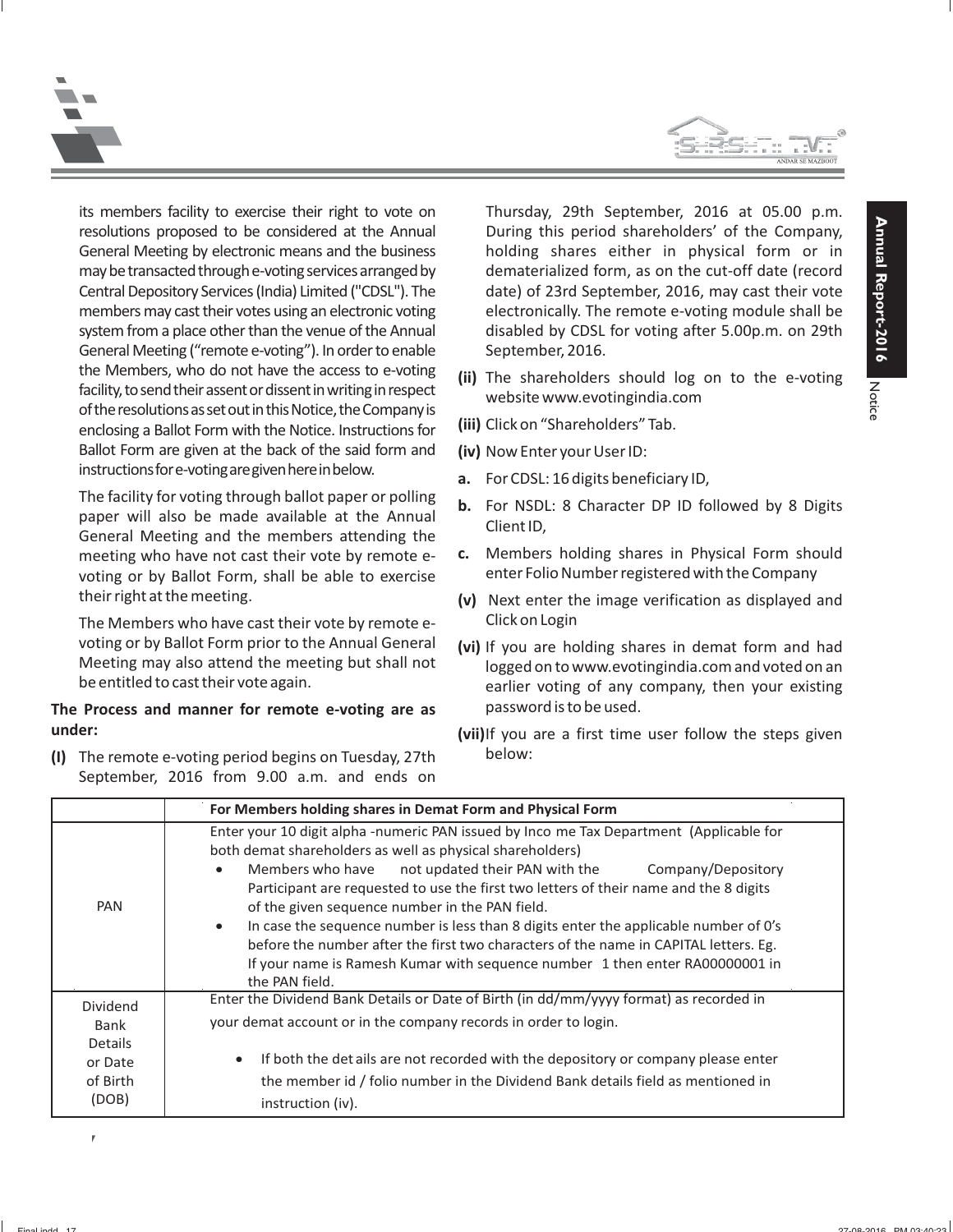

- **(viii)** After entering these details appropriately, click on and the image verification code and click on Forgot "SUBMIT" tab. Password & enter the details as prompted by the
- (ix) Members holding shares in physical form will then system. company on which they are eligible to vote, mobile app while voting on your mobile. provided that company opts for e-voting through **(xix)**Note for Non-Individual Shareholders & Custodians: CDSL platform. It is strongly recommended not to<br>share your recovered with any other region and  $\bullet$  Non-Individual shareholders (i.e. other than
- (x) For Members holding shares in physical form, the Custodians respectively.<br>details can be used only for e-voting on the
- (xi) Click on the EVSN for the relevant SCAN STEELS emailed to helpdesk.evoting@cdslindia.com<br>LIMITED on which you choose to vote.<br>
 After receiving the login details they have to
- (**xii)** On the voting page, you will see "RESOLUTION DESCRIPTION" and against the same the option "YES/NO" for voting. Select the option YES or NO as desired. The option YES implies that you assent to the Resolution and op
- (xiii) Click on the "RESOLUTIONS FILE LINK" if you wish to and on approval of the accounts they would be view the entire Resolution details.
- (xiv) After selecting the resolution you have decided to **.** A scanned copy of the Board Resolution and
- **(xv)** Once you "CONFIRM" your vote on the resolution, **(xx)** Person responsible to address the grievances you will not be allowed to modify your vote. connected with the electronic voting: Mr.
- **(xvi)** You can also take out print of the voting done by you Wenceslaus Futardo, Deputy Manager of CDSL
- 

directly reach the Company selection screen. **(xviii)** Shareholders can also cast their vote using CDSL's However, members holding shares in demat form mobile app m-Voting available for android based will now reach 'Password Creation' menu wherein mobiles. The m-Voting app can be downloaded they are required to mandatorily enter their login from Google Play Store. iPhone and Windows password in the new password field. Kindly note phone users can download the app from the App that this password is to be also used by the demat Store and the Windows Phone Store respectively. holders for voting for resolutions of any other Please follow the instructions as prompted by the

- share your password with any other person and<br>take utmost care to keep your password<br>confidential. example and required to log on to www.evotingindia.com and<br>register themselves as Corporate and
- resolutions contained in this Notice.<br>  $\bullet$  A scanned copy of the Registration Form bearing<br>
the stamp and sign of the entity should be
	-
- dissent to the Resolution.<br>
dissent to the Resolution.<br>
emailed to helpdesk.evoting@cdslindia.com
- A scanned copy of the Board Resolution and<br>vote on, click on "SUBMIT". A confirmation box will<br>be displayed. If you wish to confirm your vote, click<br>on "OK", else to change your vote, click on "CANCEL" and accordingly modi
- by clicking on "Click here to print "option on the (Contact No 18002005533). In case you have any Voting page. queries or issues regarding e-voting, you may also refer the Frequently Asked Question (FAQ) and e- **(xvii)** If Demat account holder has forgotten the same voting manual available at www.evotingindia.com password / login password then Enter the User ID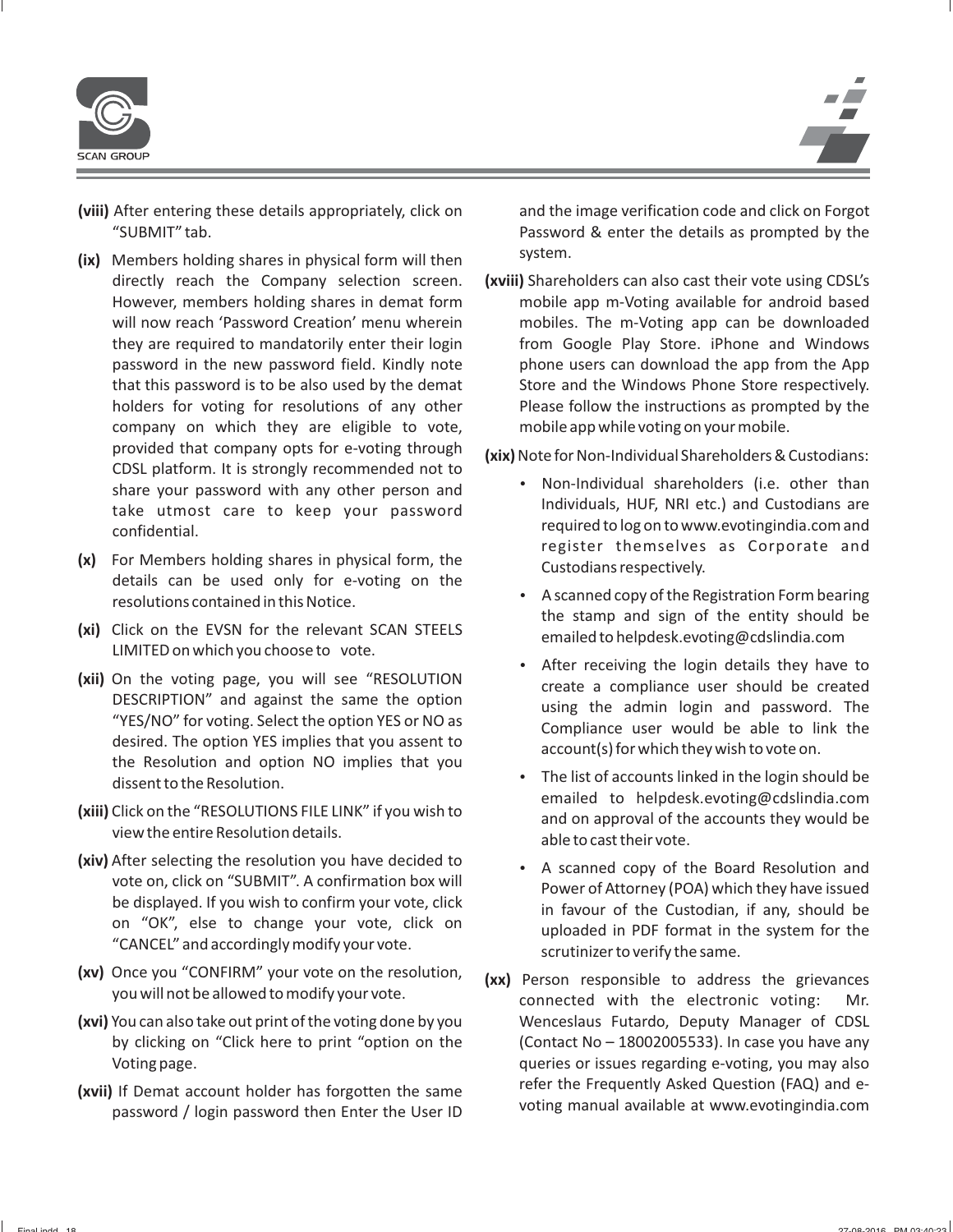



helpdesk.evoting@cdslindia.com. Meeting of the Company.

- **(xxi)** The voting rights of shareholders shall be in **22.** The register of contracts or agreement in which the date (record date) of 23rd September, 2016 and as inspection by the members at the AGM. per the Register of Members of the Company. **23.** Voting through Physical Ballot Form:
- **(xxii)** Any person, who acquires shares of the Company The members who do not have access to remote e-<br>and become member of the Company after voting are requested to fill in the physical ballot
- **(xxiii)** A person, whose name is recorded in the register votes by both modes, then voting done through maintained by the depositories as on the cutoff be treated as invalid.
- 

**21.** All documents referred to in the accompanying the employment of the Company and make not later to 1.00 pm) on all working days except Saturdays, up who shallcountersign the same.

under the help section or write an email to to and including the date of the Annual General

- proportion to their shares of the paid up equity director's are interested, maintained under Section share capital of the Company as on the cut-off 189 of the Companies Act, 2013, will be available for
	-

and become member of the Company after<br>
dispatch of the Notice of Annual General Meeting<br>
and holding shares as of the cut-off date, i.e., 23rd<br>
September, 2016, may obtain the login ID and<br>
September, 2016, may obtain the of members or in the register of beneficial owners remote e-voting shall prevail and Ballot Form shall

date only shall be entitled to avail the facility of<br>
remote e-voting, voting through Ballot Form, as<br>
well as voting at the Annual General Meeting.<br>
(xxiv) M/s. Arihant & Associates (CA Arihant Kumar<br>
Bothra) (FRN-021046C

Fair and transparent manner.<br>
(xxv) A copy of this notice has been placed on the<br>
website of the company (www.scansteels.com) and<br>
the website of CDSL (www.cdslindia.com)<br>
the website of CDSL (www.cdslindia.com)<br>
thereafte Notice and the Explanatory Statement shall be than 3 (Three days) from the conclusion of the open for inspection at the Registered Office, meeting, a consolidated Scrutinizer's Report of the Corporate Office as well as at Head Office of the total votes cast in favour or against, if any, to the Company during normal business hours (10.00 am Chairman or a person authorised by him in writing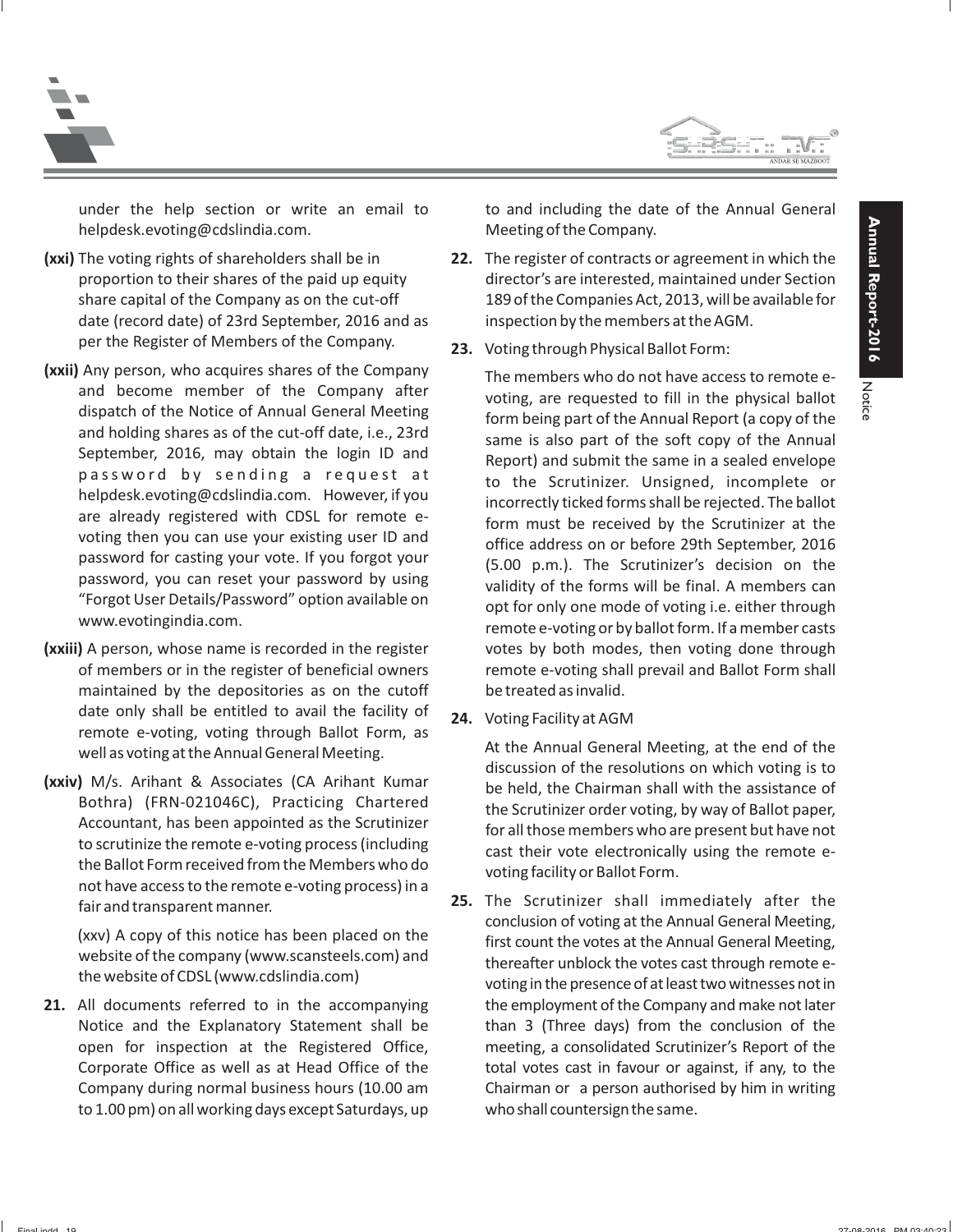

- **26.** The Chairman or a person authorised by him in be deemed to have been passed on the date of the writing shall declare the result of voting forthwith. Annual General Meeting (i.e. 30th September,
- 27. The results declared along with the Scrutinizer's 2016) shares of the Company are listed. The above said secretarial@scansteels.com. report and results shall also be displayed on the **29.** Route-map from Andheri Railway Station to E-<br>notice board of the company at its registered office Square, the venue of the Meeting is as under.<br>and its head office as resolutions, if passed by a requisite majority, shall

- Report shall be placed on the Company's website **28.** The investors may contact the Company Secretary www.scansteels.com and on the website of CDSL for redressal of their grievances/queries. For this www.evotingindia.com immediately after the purpose, they may either write to him at the result declared by the Chairman or any other and Registered office address or e-mail their person authorised by the Chairman and the same grievances/queries to the Company Secretary at shall be communicated to BSE Limited, where the the following  $e$ -mail address:
	-



### **REGISTERED OFFICE: -**

104-105, "E- Square", Subhash Road, Opp. Havmor Ice Cream, Vile Parle (E), Mumbai – 400057 CIN: L27209MH1994PLC076015 Web Site: www.scansteels.com Email – id: secretarial@scansteels.com Place: Mumbai Date: - 20th August, 2016

of SCAN STEELS LIMITED (Formerly Known as Clarus Infrastructure Realties Limited) Sd/- Prabir Kumar Das (President & Company Secretary)

**BY ORDER OF THE BOARD**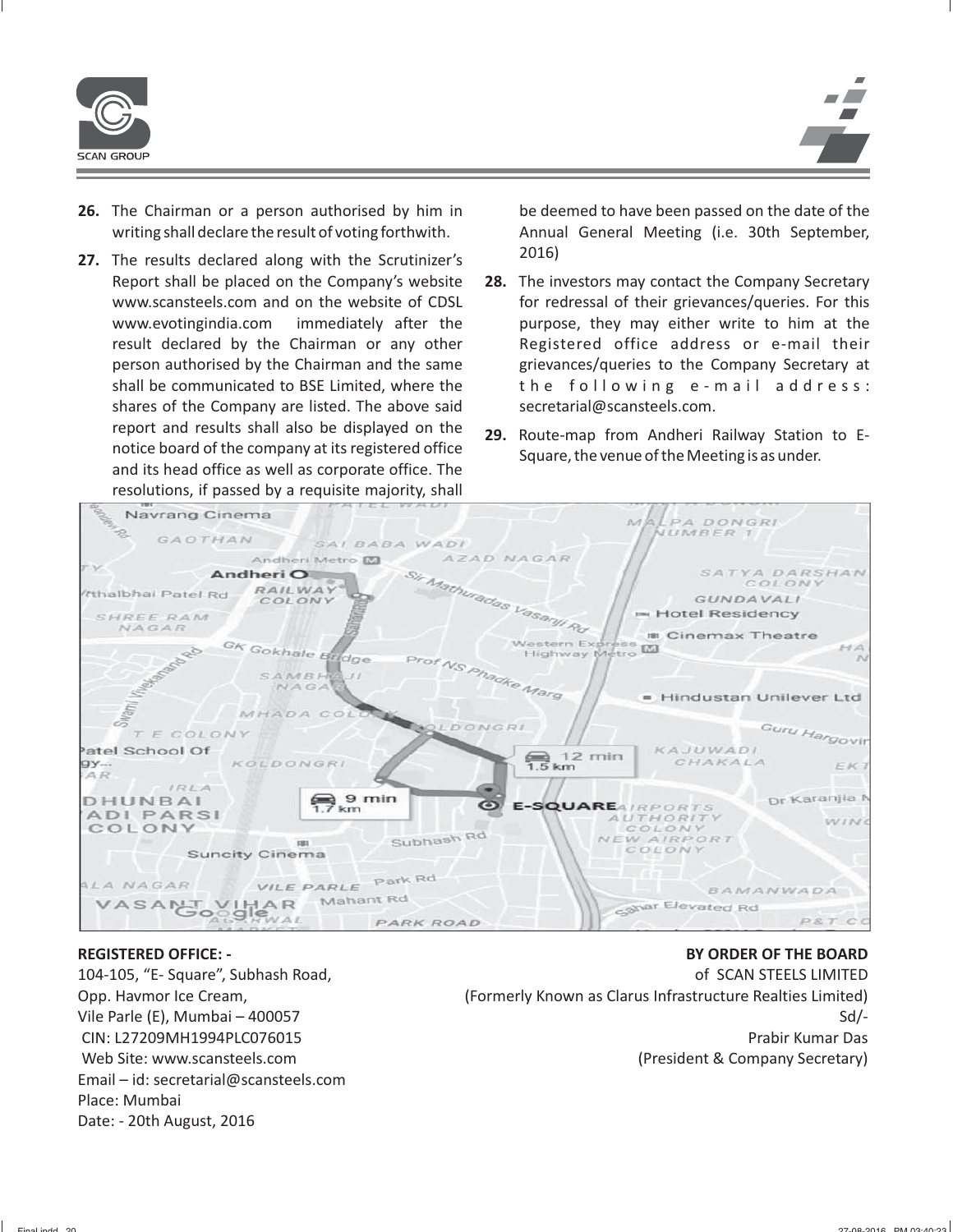



# **EXPLANATORY STATEMENT PURSUANT TO SECTION 102 (1) OF THE COMPANIES ACT, 2013.**

As required by Section 102 of the Companies Act, 2013, **ITEM NO. 4** (hereinafter referred to as "the Act") the following<br>Explanatory Statements set out all material facts relating<br>to the business mentioned under Item Nos. 3 to 8 of the<br>accompanying Notice dated 20th August, 2016.<br>approved

In the Annual General Meeting of the Company held on<br>
December 30, 2014, M/s. SRB & Associates, Chartered<br>
Accountant (Firm's Registration No. 310009E),<br>
Bhubaneswar had been appointed as the Statutory<br>
Auditors of the Com office from the conclusion of the twenty first Annual None of the Directors and Key Managerial Personnel of General Meeting held on December 30, 2014 till the the Company, or their relatives, is interested in these conclusion of the twenty sixth Annual General Meeting Resolutions. of the Company to be held in the year 2019, subject to<br>the ratification of their appointment at every Annual<br>General Meeting by Members. Accordingly, ratification<br>4 for your approval. of the Members is being sought for appointment of the **ITEM NO. 5** Statutory Auditors as per the proposal contained in the<br>Resolution set out at Item No. 3 of the Notice. As per the<br>requirement of the Act, SRB have confirmed that the<br>appointment if made would be within the limits specifie under Section  $141(3)(g)$  of the Act and it is not Initially Mr. Ankur Madaan Joined the Board as an disqualified to be appointed as Auditor in terms of the Independent Director on October 24, 2014 and provisions of Sections 139 and 141 of the Act and the subsequently in the Board meeting held on May 24 2016, Companies (Audit and Auditors) Rules, 2014. based on the recommendation of the Nomination &

In view of the above, SRB continuing to be eligible to act<br>as Auditors of the Company and based on the<br>recommendation of the Audit Committee at its Meeting<br>held on August 20, 2016 and pursuant to Rule 3 of the<br>held on Augu Companies (Audit and Auditors) Rules, 2014, the Board Approval of the members is required by way of Ordinary commends the Resolution at Item No. 3 for approval by Resolution for appointment and payment of the Members. The Members of the Members of the Members of the Members of the Members of the Members of the Members of the Members of the Members of the Members of the Members of the Members of the Members of the Members of

None of the Directors, Key Managerial Personnel or their This explanatory statement may also be read and treated relatives are concerned or interested, financially or as disclosure in compliance with the requirements of otherwise in the Resolution at Item No. 3 of the Notice. Section 190 of the Companies Act, 2013.

**ITEM NO. 3 Ray, Nayak & Associates, Partner CMA. Chaitanya Kumar** Ray, Nayak & Associates, Partner CMA. Chaitanya Kumar This Statement is provided though strictly not required<br>as per Section 102 of the Act.<br>products of the Company in respect of all applicable<br>products of the Company for the financial year 2016-17.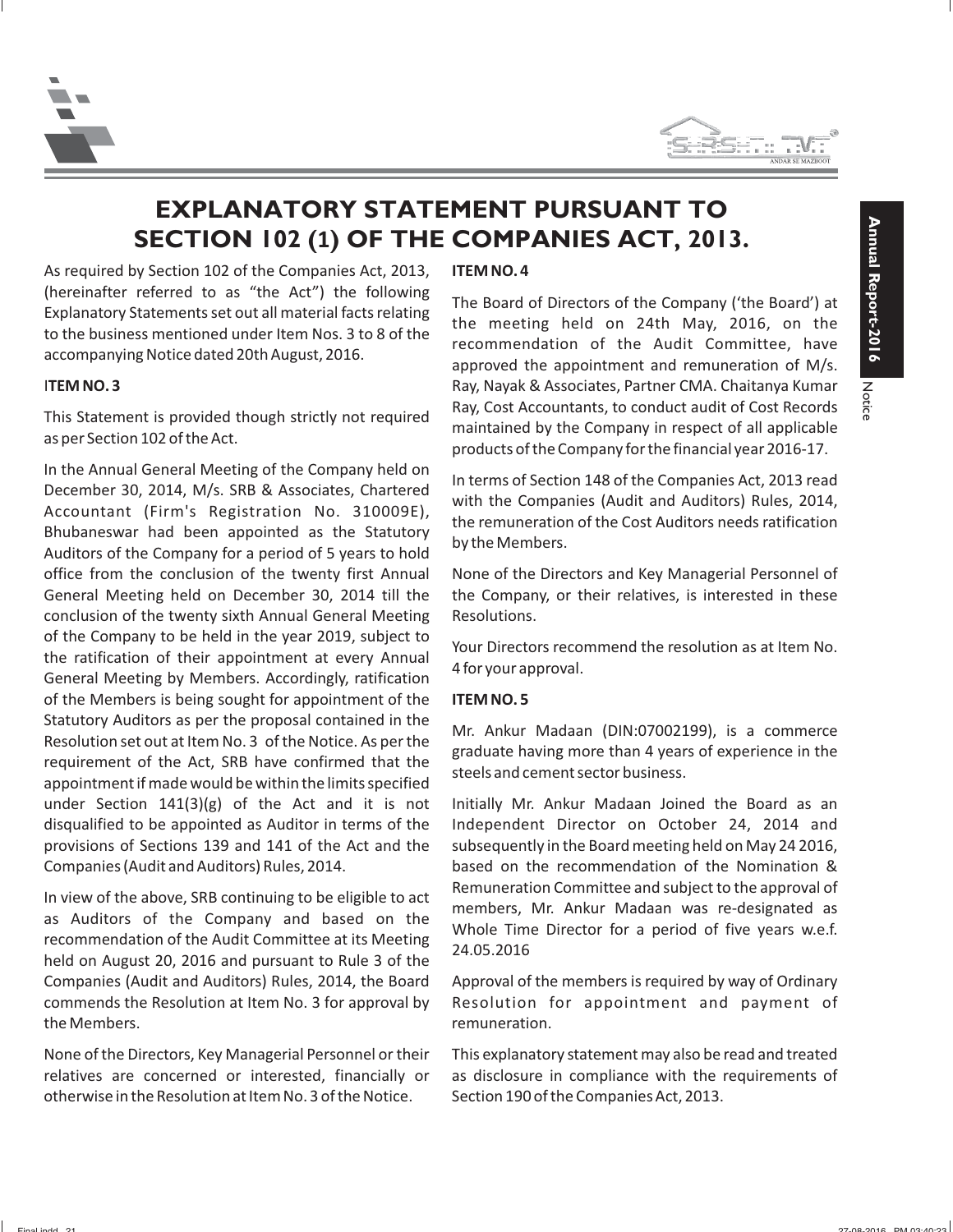

The details of remuneration payable to Mr. Ankur extent permitted under the Act. Madaan and the terms and conditions of the **(4) (I)** The WTD shall not become interested or otherwise appointment are given below:

The WTD shall devote his whole time and attention to it may, in its discretion, deem fit, irrespective of the the business of the Company and carry out such duties as limits stipulated under Schedule V to the Act, or any may be entrusted to him by the Board of Directors from amendments made hereinafter in this regard in such time to time and separately communicated to him and manner as may be agreed to between the Board and such powers as may be assigned to him, subject to him, subject to such approvals as may be required. superintendence, control and directions of the Board in<br>
connection with and in the best interests of the business<br>
of the Company without notice or payment in lieu of<br>
its associated companies and/or joint venture<br>
of the its associated companies and/or joint venture<br>
companies and/or subsidiaries. This includes performing<br>
dal If the WTD is found guilty of any gross negligence,<br>
duties as assigned by the Board from time to time by<br>
serving remuneration as may be determined by the Board of **(b)** In the event of any serious repeated or continuing such associated companies and/or joint venture breach (after prior warning) or non- observance by companies and/or subsidiaries, subject to compliance him of any of the stipulations contained in the with the applicable provisions of the prevailing laws and agreement to be executed between the Company regulations. The contract of the contract of the contract of the contract of the contract of the contract of the contract of the contract of the contract of the contract of the contract of the contract of the contract of t

In the Board Meeting held on 24th May, 2016, it was The salary payable to Mr. Ankur Madaan is in provisions of the Companies Act, 2013. The state of the Compensation for loss of office.

venture companies or associated companies. currency of the tenure of WTD, the Company has no profits or its profits are inadequate, the Company will **(v)** If and when the agreement expires or is terminated

- concerned, directly or through his spouse and/or children, in any selling agency of the Company. **(1)Period:** From 24th May, 2016 to 23 May, 2021
- **(ii)** The terms and conditions of his appointment may be **(2) Nature of Duties:** altered and varied from time to time by the Board as
	-
	-
	-
- **(c)** In the event the Board expresses its loss of **(3) a) Remuneration:**
	- proposed to pay salary of  $\overline{\xi}$  4,80,000/- per annum. **(iv)** Upon the termination by whatever means of the The salary payable to Mr. Ankur Madaan is in WTD's employment:
	- consonance & comparable with industry norms and **(a)** He shall immediately cease to hold offices held by in accordance with the provisions of the Companies him in any subsidiary or Joint Venture Company or Act, 2013 read with Schedule V and other applicable associated company and other entities without claim
- **b) Minimum Remuneration: (b)** He shall not without the consent of the Company at Notwithstanding anything to the contrary herein any time thereafter represent himself as connected contained where in any financial year during the with the Company or any of its subsidiaries or joint
	- pay him remuneration by way of salary, benefits and for any reason whatsoever, Mr. Ankur Madaan will perquisites and allowances, bonus/performance cease to be the WTD and also cease to be a Director. If linked incentive as approved by the Board and to the at any time he ceases to be a Director of the Company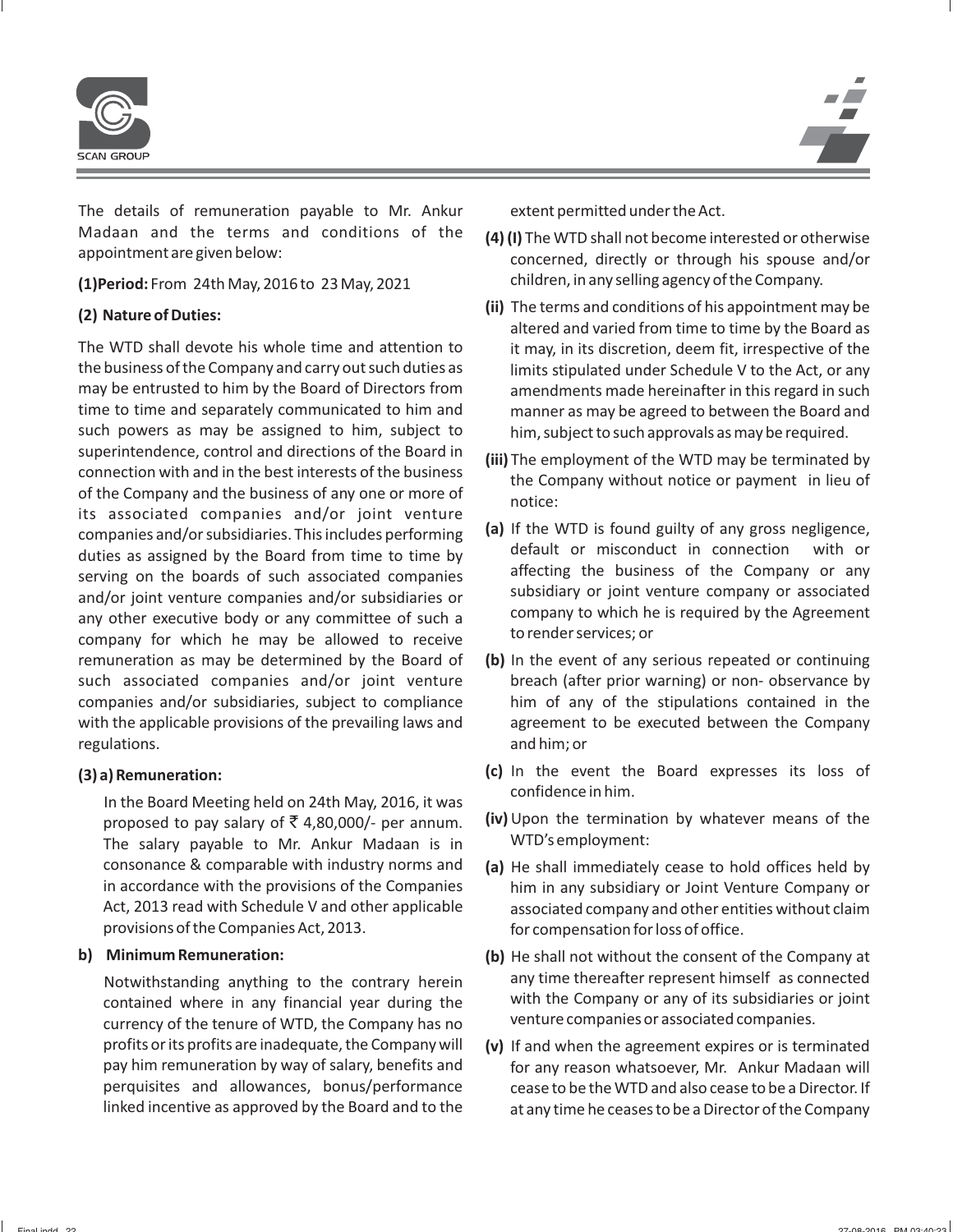



for any reason whatsoever, he shall cease to be the Mr. Ankur Madaan does not hold any Equity Share in WTD and the agreement shall forthwith terminate. If the Company and is not related to any Director or Key at any time, he ceases to be in the employment of the Managerial Personnel of the Company in any way. Company for any reason whatsoever, he shall cease<br>
Except Mr. Ankur Madaan himself, none of the to be a Director and WTD of the Company.

- or disclose to whomsoever or make any use In compliance with the provisions of Sections 196, matters whatsoever of the Company and it shall be out above. Mr. Ankur Madaan's endeavour, during the **ITEM NO.6** continuance of his employment, to prevent any other
- ii. If Mr. Ankur Madaan is guilty of such inattention to or<br>negligence in the conduct of the business of the<br>Company or of misconduct or of any other act or<br>omission inconsistent with his duties as Director or<br>negligence a
- Income Tax Act, 1961 shall be deemed to be remuneration. substituted by the corresponding provisions of the<br>new Act or the amendments thereto or the Rules and<br>notifications issued there under.<br>Section 190 of the Companies Act, 2013.

Brief particulars of Mr. Ankur Madaan, as required<br>
under SEBI (Listing Obligations and Disclosure Singh and the terms and conditions of the appointment<br>
Requirements) Regulations, 2015 is annexed to this are given below:<br>

**Notes: respective relatives are concerned or interested in** i. Mr. Ankur Madaan shall not, during the continuance the Resolutions mentioned at Item Nos. 5 of the of his employment or at any time thereafter, divulge

whatsoever, whether for his own or for any other 197 and other applicable provisions of the Act, read purpose other than that of the Company, any with Schedule V to the Act, the approval of the information or knowledge obtained by him during his Members is sought for the appointment and terms of employment with the business or affairs or other remuneration of Mr. Ankur Madaan as WTD as set

person from disclosing the aforesaid information. Mr. Runvijay Singh (DIN 02239382) aged about 36 years is

any breach of the terms of his appointment, as in the Pursuant to the recommendation of Nomination and opinion of all other Directors renders his retirement Remuneration Committee the Board of Directors of the from the office desirable, the opinion of such other Company vide resolution passed on May 24, 2016 approved Directors shall be final, conclusive and binding on him appointment of Mr. Runvijay Singh as Additional Director on and the Company may, by giving thirty days' notice in the Board of the Company with effect from May 24, 2016 writing, terminate this appointment and he shall (designated as Executive Director) in accordance with the cease to be the Director of the Company, upon provisions contained in Section 196 and 197. Mr. Runvijay expiration of such notice.  $\Box$  Singh shall hold office up to the date of the Annual General iii. In the event of any re-enactment or re-codification of<br>the Companies Act, 2013 or the Income Tax Act,<br>1961 or amendments thereto, the foregoing shall<br>1961 or amendments thereto, the foregoing shall

continue to remain in force and the reference to Approval of the members is required by way of Ordinary various provisions of the Companies Act, 2013 or the Resolution for appointment and payment of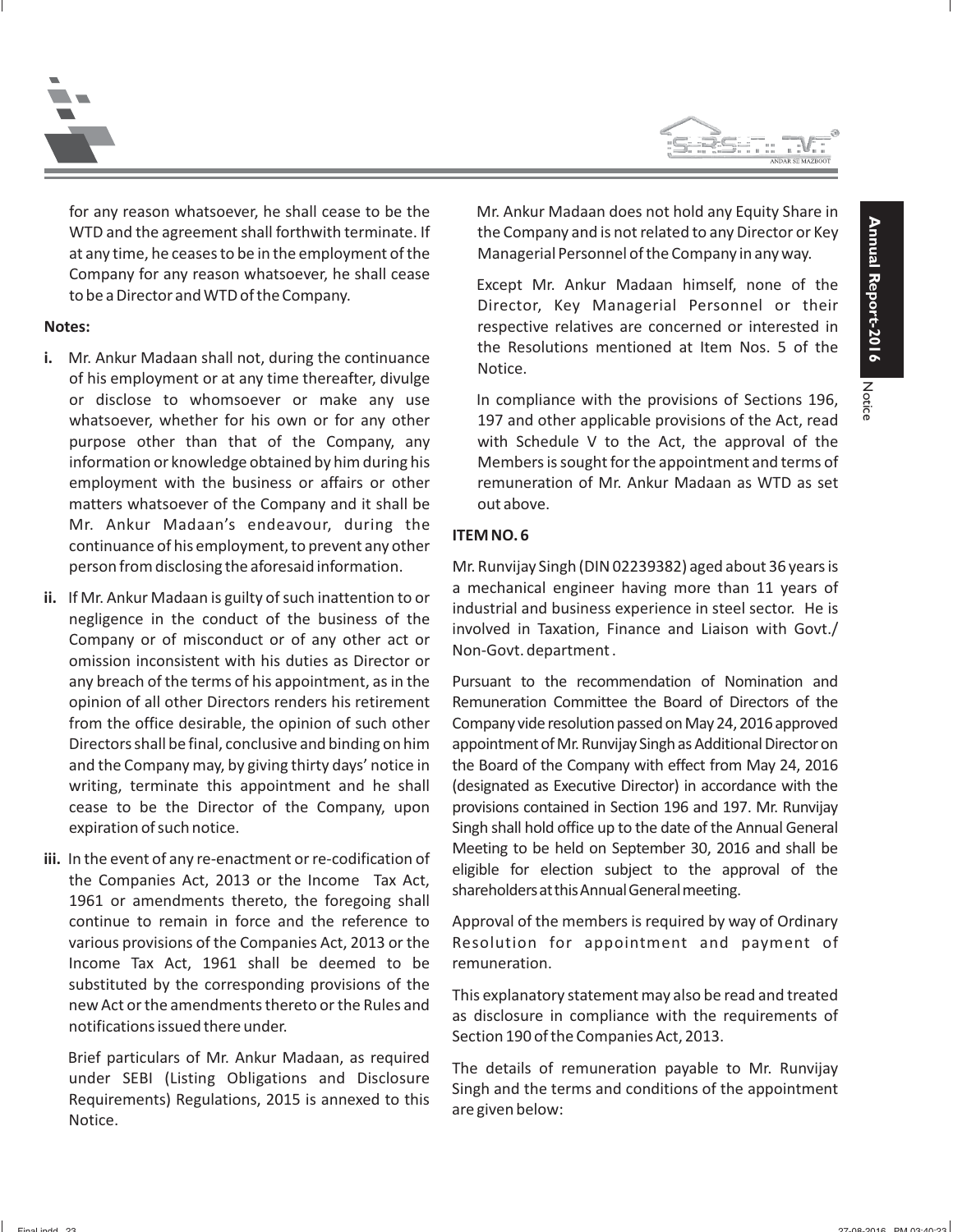

In the Board Meeting held on 24th May, 2016, it was<br>proposed to pay overall salary of  $\overline{x}$  3,60,000/- per<br>annum. The salary payable to Mr. Runvijay Singh is in<br>consonance & comparable with industry norms and<br>in accorda relevant factors.

Notwithstanding anything to the contrary herein executed by and between the Company and Mr. contained where in any financial year during the Runvijay Singh. currency of the tenure of executive director, the The Board of Directors recommends the resolution in<br>Company has no profits or its profits are inadequate, exploring to the appointment of Executive Director for Company has no profits or its profits are inadequate,<br>
the Company will pay him remuneration by way of<br>
salary, benefits and perquisites and allowances,<br>
bonus/performance linked incentive as approved by<br>
the Board and to

- **I.** Mr. Runvijay Singh shall not, during the continuance<br>of his employment or at any time thereafter, divulge<br>or disclose to whomsoever or make any use<br>whatsoever, whether for his own or for any other<br>purpose other than t employment with the business or affairs or other Require<br>matters whatsoever of the Company and it shall be Notice. Mr. Runvijay Singh's endeavour, during the Except Mr. Runvijay Singh, none of the Director, Key continuance of his employment, to prevent any other Managerial Personnel or their respective relatives person from disclosing the aforesaid information. are concerned or interested in the Resolutions
- mentioned at Item Nos. 6 of the Notice. **ii.** If Mr. Runvijay Singh is guilty of such inattention to or negligence in the conduct of the business of the **ITEM NO.7**<br>Company or of misconduct or of any other act or

**I. Period of appointment:** and the Company may, by giving thirty days' notice in May 24, 2016 to May 23, 2019 writing, terminate this appointment and he shall cease to be the Director of the Company, upon **II.A) Remuneration:** expiration of such notice.

in accordance with the provisions of the Companies<br>
Act, 2013 read with Schedule V and other applicable<br>
provisions of the Companies Act, 2013 or the<br>
provisions of the Companies Act, 2013. The annual<br>
increments will be d Increments will be decided by the Board of Directors<br>and will be merit-based and take into account other notifications issued there under.

Upon approval by the members, a separate **B)** Minimum Remuneration:<br>agreement to give effect to the above terms will be

Company or of misconduct or of any other act or<br>
omission inconsistent with his duties as Director or<br>
any breach of the terms of his appointment, as in the<br>
opinion of all other Directors renders his retirement<br>
from the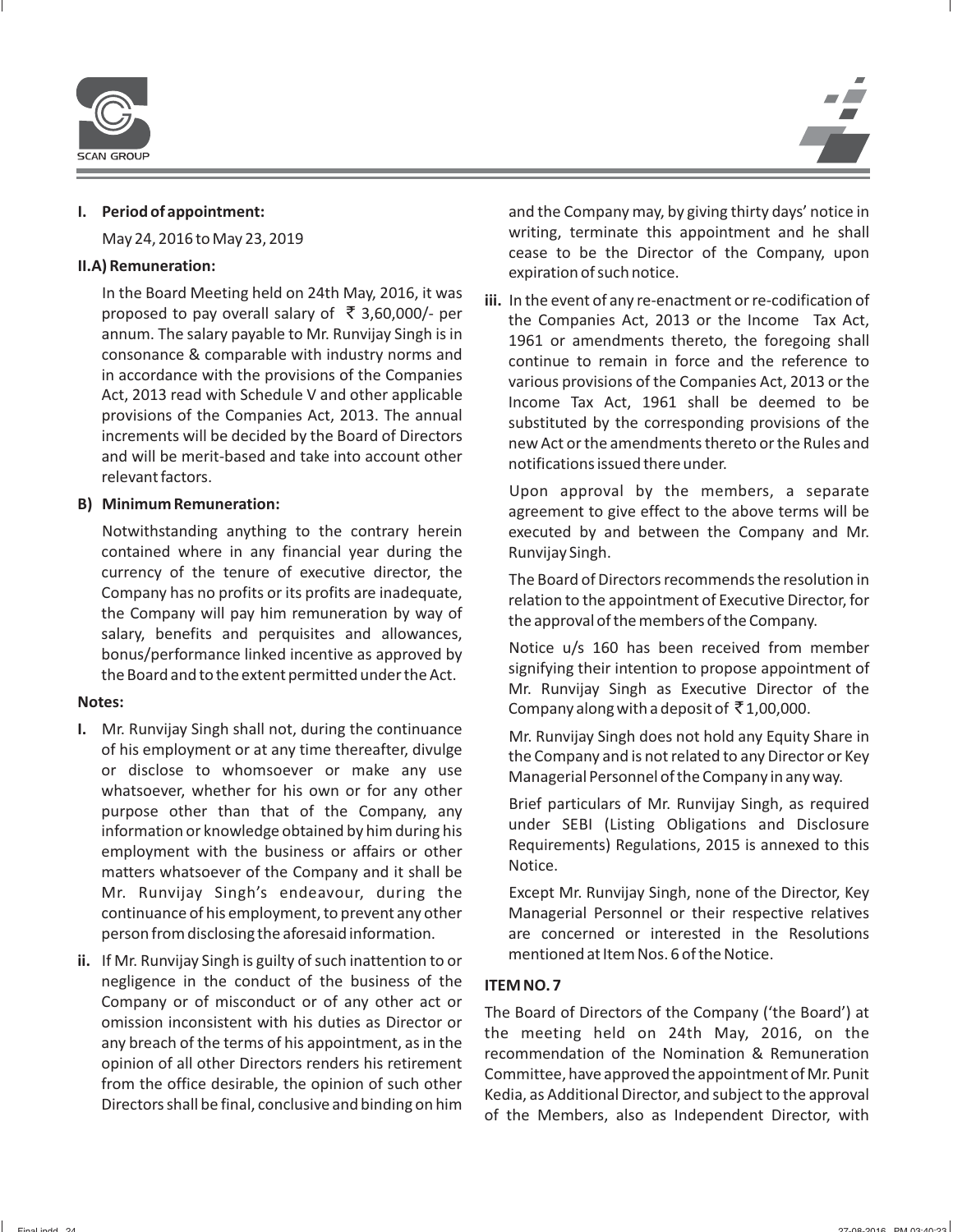



effect from 24th May, 2016, in terms of Section 149 read Mr. Punit Kedia and his relatives are interested in this with Schedule IV of the Companies Act, 2013, or any Resolution. amendment thereto or modification thereof ('the Act'),<br>and Regulation 17 of the Securities and Exchange Board<br>of India (Listing Obligations and Disclosure the Companies Act 2012 and the terms or depositions

The Board at the meeting held on 20th August, 2016, on between 11.00 a.m. to 01.00 p.m. on all working days the recommendation of the Nomination & (except Saturday) at the Registered Office of the Remuneration Committee, has recommended for the company up to the date of the meeting. approval of the Members, the appointment of Mr. Punit<br>Kedia as Independent Director of the Company for a<br>period of five years with effect from 24th May, 2016.<br>interested in this Resolution. Mr. Punit Kedia is not

Mr. Kedia is a commerce graduate and has wide related to any of the Directors or Key Managerial experience in steel sector, In the view of your Board, the Personnel of the Company. association of Mr. Kedia and the rich experience he The Board recommends this Resolution for your brings with him, would benefit the Company. approval. Declaration has been received from Mr. Punit Kedia that has punited an he meets the criteria of Independence prescribed under Section 149 of the Act read with the Companies Company had received a notice from one of the (Appointment and Qualification of Directors) Rules, 2014 members to send all the notices, annual reports and and Regulation 16 of the Listing Regulations. In the other documents in a particular mode of speeds post. In opinion of your Board, Mr. Punit Kedia fulfils the view of provisions of Section 20 of the Companies Act, conditions specified in the Act, the Rules thereunder and 2013, a member may request for any document through the Listing Regulations for appointment as Independent a particular mode, for which the member shall pay such Director and he is independent of the management of fees as may be determined by the company in its annual the Company. general meeting. Since the cost of providing documents

in his individual capacity or on a beneficial basis for any<br>other person. Additional information in respect of Mr. expenses borne by the company for such dispatch will be<br>Punit Kedia, pursuant to the Listing Regulations an Secretarial Standard on General Meetings, is appearing The board recommends the resolution at item no. 8 for in corporate governance report.  $\qquad \qquad \qquad$  the approval of the shareholders.

Notice under Section 160 of the Act proposing the None of the Directors or key Managerial Personnel appointment of Mr. Punit Kedia has been received. including their relatives is concerned or interested, Requisite consent, pursuant to Section 152 of the Act, financially or otherwise, in the said resolution. has been filed by Mr. Punit Kedia.

**REGISTERED OFFICE: -**

104-105, "E- Square", Subhash Road, Opp. Havmor Ice Cream, Vile Parle (E), Mumbai – 400057 Email – id: secretarial@scansteels.com Place: Mumbai Date: - 20th August, 2016

or India (Listing Obligations and Disclosure the Companies Act, 2013 and the terms and conditions<br>Requirements) Regulations, 2015 ('the Listing of appointment of Independent Directors shall be open<br>for inspection by the Me

Mr. Punit Kedia does not hold any share in the Company may vary according to the mode of service, weight and its<br>in his individual canacity or on a bonoficial basis for any destination etc., therefore it is proposed that a

**BY ORDER OF THE BOARD** of SCAN STEELS LIMITED (Formerly Known as Clarus Infrastructure Realties Limited) Sd/- Prabir Kumar Das (President & Company Secretary)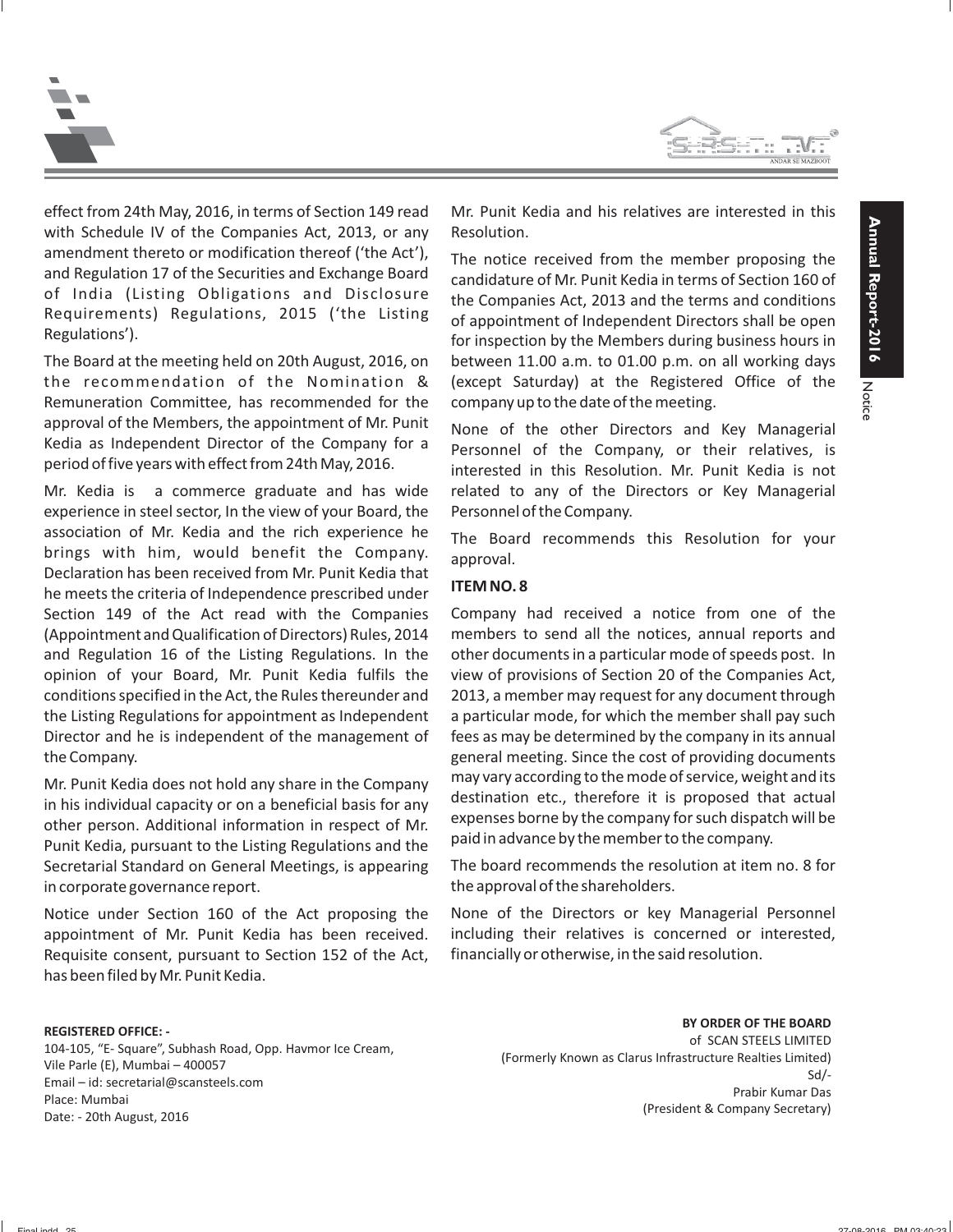

# **INFORMATION REQUIRED TO BE FURNISHED UNDER REGULATION 36 (3) OF THE SEBI (LISTING OBLIGATIONS AND DISCLOSURE REQUIREMENTS) REGULATIONS, 2015 FOR DIRECTORS SEEKING APPOINTMENT / REAPPOINTMENT IN FORTHCOMING ANNUAL GENERAL MEETING.**

| Name          | Age   | Qualification | Experience                                | Position        | Listed Co. (other than SSL) |                         | Shareho | Direc     |        |
|---------------|-------|---------------|-------------------------------------------|-----------------|-----------------------------|-------------------------|---------|-----------|--------|
|               |       |               |                                           | in the          |                             | in which directors hold |         | Idings in | tors   |
|               |       |               |                                           | Company         | directorship and committee  |                         | the     | inter     |        |
|               |       |               |                                           |                 | membership.                 |                         |         | Company   | -se    |
|               |       |               |                                           |                 |                             |                         |         |           | relati |
|               |       |               |                                           |                 |                             |                         |         |           | on     |
|               |       |               |                                           |                 | Directo                     | Chair                   | Memb    |           |        |
|               |       |               |                                           |                 | rship                       | person                  | ers of  |           |        |
|               |       |               |                                           |                 |                             | of Board                | Board   |           |        |
|               |       |               |                                           |                 |                             | Commit                  | Comm    |           |        |
|               |       |               |                                           |                 |                             | tees                    | ittees  |           |        |
| Mr. Ankur     | 26    | Graduate      | He has<br>commerce                        | Whole-          | Nil                         | Nil                     | Nil     | Nil       | Nil    |
| <b>Madaan</b> | years | in            | graduate and having                       | Time            |                             |                         |         |           |        |
|               |       | Commerce      | more than<br>5 years<br>experience in the | <b>Director</b> |                             |                         |         |           |        |
|               |       |               | steels and cement                         | (Executive)     |                             |                         |         |           |        |
|               |       |               | sector business.                          |                 |                             |                         |         |           |        |
| Mr.           | 36    | Mechanical    | He has more than 11                       | Executive       | Nil                         | Nil                     | Nil     | Nil       | Nil    |
| Runvijay      | years | Engineer      | years of industrial                       |                 |                             |                         |         |           |        |
| Singh         |       |               | and business                              | Director        |                             |                         |         |           |        |
|               |       |               | experience in steel                       |                 |                             |                         |         |           |        |
|               |       |               | sector. He is                             |                 |                             |                         |         |           |        |
|               |       |               | involved in Taxation,                     |                 |                             |                         |         |           |        |
|               |       |               | <b>Finance and Liaison</b>                |                 |                             |                         |         |           |        |
|               |       |               | with Govt./ Non                           |                 |                             |                         |         |           |        |
|               |       |               | Govt. department.                         |                 |                             |                         |         |           |        |
| Mr. Punit     | 26    | Graduate      | He has<br>commerce                        | Indepen         | Nil                         | Nil                     | Nil     | Nil       | Nil    |
| <b>Kedia</b>  | years | in.           | graduate and having                       | dent            |                             |                         |         |           |        |
|               |       | Commerce      | more than<br>3 years                      | Nonexe          |                             |                         |         |           |        |
|               |       |               | experience in the<br>steels<br>sector     | cutive          |                             |                         |         |           |        |
|               |       |               | business.                                 | <b>Director</b> |                             |                         |         |           |        |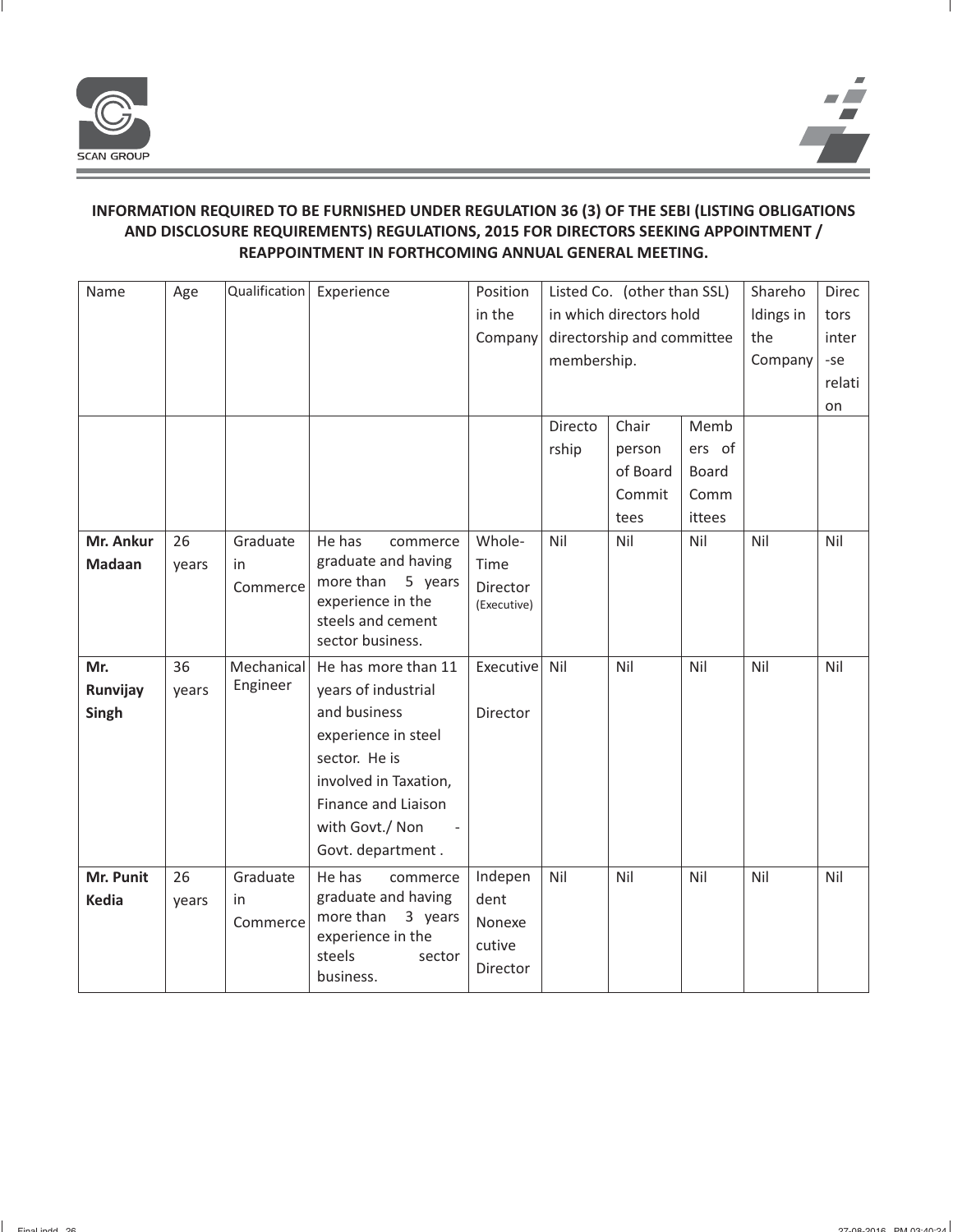### **SCAN STEELS LIMITED**

# **Regd. Office: Off. No. 104,105, E-Square, Subhash Road, Opp.Havmor Ice- Cream, Vile Parle (East), Mumbai – 57. (CIN L27209MH1994PLC076015 ) 23rd Annual General Meeting- 30th September, 2016 at 10.00 a.m.**

 $\chi$ 

 $\frac{1}{2}$ 

 $\overline{\mathbb{X}}$ 

## **ATTENDANCE SLIP**

| DP ID:                                                                                                   | Client Id     |  |  |  |
|----------------------------------------------------------------------------------------------------------|---------------|--|--|--|
|                                                                                                          |               |  |  |  |
| Folio NO.                                                                                                | No. of Shares |  |  |  |
|                                                                                                          |               |  |  |  |
| Name of the Shareholder                                                                                  |               |  |  |  |
|                                                                                                          |               |  |  |  |
|                                                                                                          |               |  |  |  |
| Joint Holder 1                                                                                           |               |  |  |  |
|                                                                                                          |               |  |  |  |
|                                                                                                          |               |  |  |  |
|                                                                                                          |               |  |  |  |
| Joint Holder 2                                                                                           |               |  |  |  |
|                                                                                                          |               |  |  |  |
|                                                                                                          |               |  |  |  |
| Registered address of the Shareholder                                                                    |               |  |  |  |
|                                                                                                          |               |  |  |  |
|                                                                                                          |               |  |  |  |
|                                                                                                          |               |  |  |  |
| Name of the Proxy / Representative                                                                       |               |  |  |  |
|                                                                                                          |               |  |  |  |
|                                                                                                          |               |  |  |  |
|                                                                                                          |               |  |  |  |
| I/We hereby record my/our presence at the 23rd Annual General Meeting of the Company to be held at E-    |               |  |  |  |
| Square, Conference room (Off. no-11), Ground Floor, Subhash Road, Opp. Havmor Ice Cream, Vile Parle (E), |               |  |  |  |
| Mumbai - 400057 on Friday, the 30th Day of September, 2016 at 10.00 A.M.                                 |               |  |  |  |
|                                                                                                          |               |  |  |  |
| Signature of the Share Holder/Proxy / Representative :                                                   |               |  |  |  |
|                                                                                                          |               |  |  |  |
|                                                                                                          |               |  |  |  |
| <b>NOTES:</b>                                                                                            |               |  |  |  |
|                                                                                                          |               |  |  |  |

- **1) Please complete the Folio/ DP ID-Client ID No. and name of the Member/ Proxy, sign this Attendance Slip and hand it over, duly signed, at the entrance of the Meeting Hall.**
- **2) Shareholder/ Proxy holder desiring to attend the meeting should bring his/her copy of the Annual Report for reference at the meeting.**
- **3) Members are requested to Bring their Identity Cards or details of Shares held by them in the Company (i.e. Folio no. , DP ID, CLIENT ID) while Coming to attend the Annual General Meeting for easy identification.**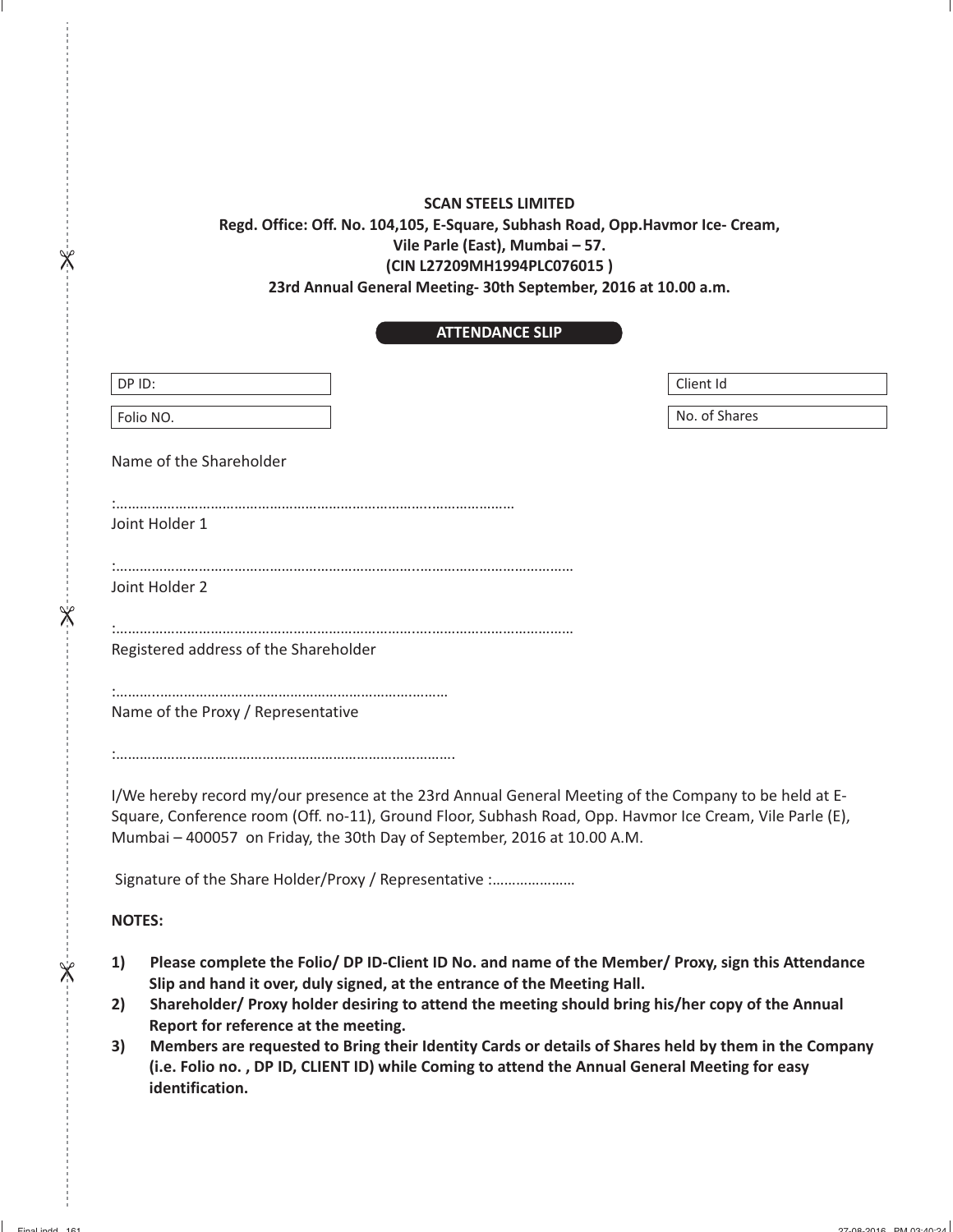# **PROXY FORM**

### **(Form No. MGT-11)**

(Pursuant to Section 105(6) of the Companies Act, 2013 and Rule 19(3) of the Companies (Management and Administration) Rules 2014)

| <b>CIN</b>                | L27209MH1994PLC076015                                                                      |
|---------------------------|--------------------------------------------------------------------------------------------|
| Name of the Company       | Scan Steels Limited                                                                        |
| Registered office         | 104 - 105, E Square, Subhash Road, Opp. Havmor Ice Cream, Vile Parle (E), Mumbai - 400057. |
| Name of the Member(s)     |                                                                                            |
| <b>Registered Address</b> |                                                                                            |
| Email - id                |                                                                                            |
| Folio No. / Client ID     |                                                                                            |

I/We, being the member(s)of…………………....shares of the above named company, hereby appoint or

| 1.          | Name      |
|-------------|-----------|
|             | Address   |
|             | E-mail Id |
|             | Signature |
| failing him |           |
| 2.          | Name      |
|             | Address   |
|             | E-mail Id |
|             | Signature |

as my/our proxy to attend and vote (on a poll) for me/us and on my/our behalf at the 23rd Annual General Meeting of the company, to be held on the 30th September 2016 at 10.00 A.M at E-Square, Conference room (Off. no-11), Ground Floor, Subhash Road, Opp. Havmor Ice Cream, Vile Parle (E), Mumbai – 400057 and at any adjournment thereof in respect of such resolutions as are indicated below. The security holder may vote either for or against each of the resolutions mentioned in the AGM notice.

| Sr.              | <b>RESOLUTIONS</b>                                                                                                                                                                 |
|------------------|------------------------------------------------------------------------------------------------------------------------------------------------------------------------------------|
| No.              |                                                                                                                                                                                    |
| 1.               | Ordinary resolution for adoption of Audited Financial Statements, Report of the Board of Directors<br>and Auditors for the year ended 31-03-2016                                   |
| 2.               | Ordinary resolution for re-appointment of director in place of Mr. Ankur Madaan (DIN: 07002199), who retires<br>by rotation and being eligible, offers himself for re-appointment. |
| $\overline{3}$ . | Ordinary resolution for ratification of appointment of the auditors (M/s. SRB & Associates, Chartered Accountants)<br>of the company and to fix their remuneration.                |
| $\overline{4}$ . | Ordinary Resolution for ratification of Remuneration of Cost Auditors under section 148 of the companies Act, 2013                                                                 |
| 5.               | Ordinary Resolution for Appointment and terms of remuneration of Mr. Ankur Madaan as a Whole-time Director<br>of the Company.                                                      |
| 6.               | Ordinary Resolution for Appointment and terms of remuneration of Mr. Runvijay Singh as an executive director of<br>the Company                                                     |
| 7.               | Ordinary Resolution for Appointment of Mr. Punit Kedia as an Independent Director of the Company                                                                                   |
| 8.               | Ordinary Resolution for approval to deliver documents through a particular mode as may be sought by the member.                                                                    |

Signed this………….day of………….2016

 $\overline{\mathsf{X}}$ 

 $\times$ 

Signature of shareholder :…………………………………..

Signature of proxy holder(s) :………………………………….

**Note : This form of proxy in order to be effective should be duly completed, signed and deposited at the Registered Office of the Company, not less than 48 hours before the commencement of the Meeting.**

**AFFIX<br>REVENUE STAMP<br>OF NOT LESS<br>THEN ? 1**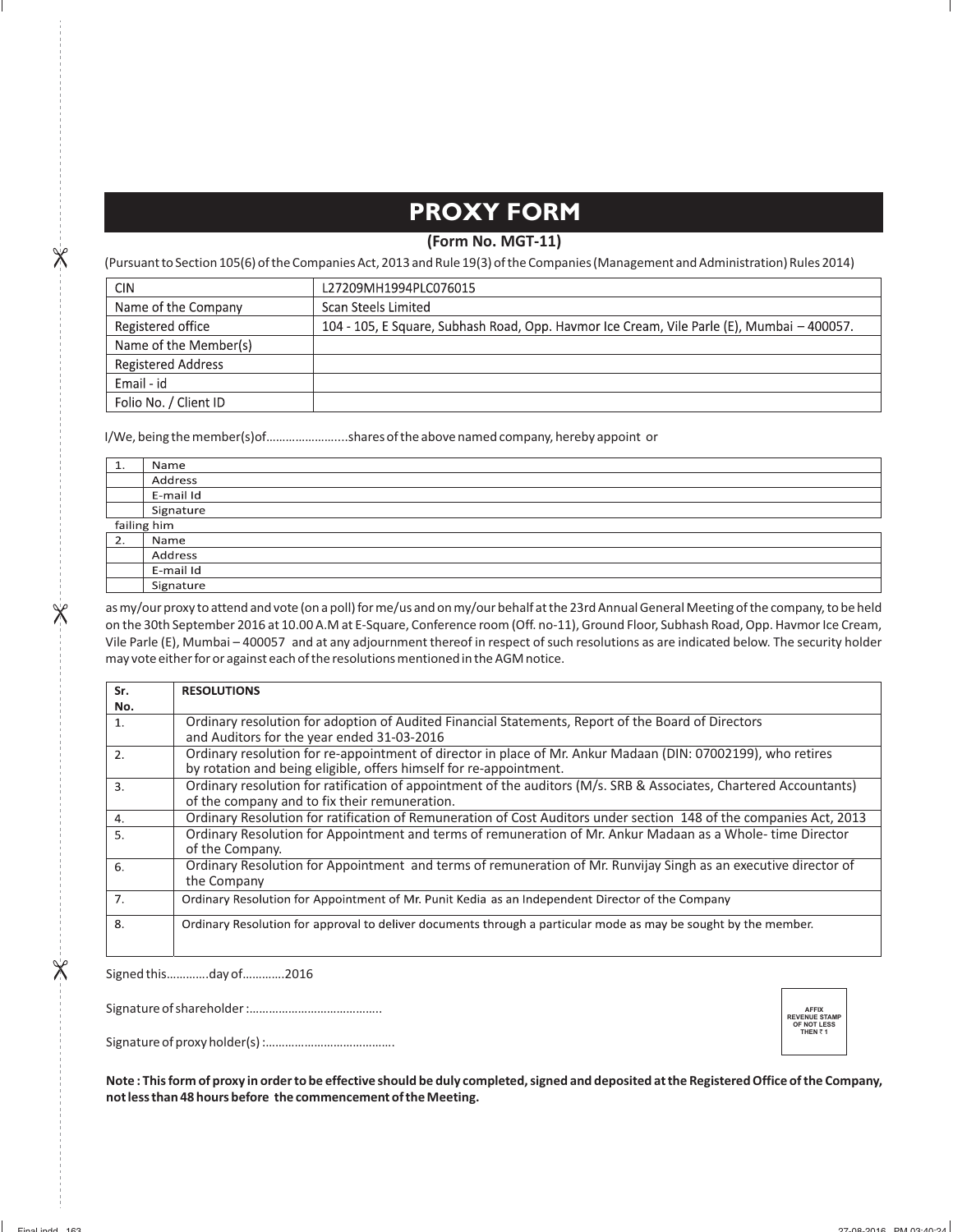

## *SCAN STEELS LIMITED* **(Formerly Known as Clarus Infrastructure Realties Limited)**

*(CIN-L27209MH1994PLC076015)*

*Regd Office : Office No. 104/105, E-Square, Subhash Road, Opp. Havmor Ice cream, Vile Parle (East), Mumbai – 400057, Email: secretarial@scansteels.com Website : www.scansteels.com; Telephone : +91 02226185461; 02226185462; Fax : +91 02226185463*

### **BALLOT FORM FOR VOTING ON RESOLUTIONS IN THE 23RD ANNUAL GENERAL MEETING OF THE COMPANY TO BE HELD ON FRIDAY, THE 30TH DAY OF SEPTEMBER, 2016 AT 10.00 A.M.**

1. Name(s) and Registered Address : of the sole / first named Member

2. Registered Folio No. :

3. Number of Share(s) held :

I/We hereby exercise my/our vote in respect of the following resolutions to be passed for the business stated in the Notice of the Annual General Meeting dated 20th August, 2016, by conveying my / our assent or dissent to the resolutions by placing tick ( $\checkmark$ ) mark in the appropriate box below :

| Sr.<br>No.              | <b>RESOLUTIONS</b>                                                                                                                                                                    | No. of<br><b>Shares</b> | I/We assent to<br>the Resolution<br>(FOR) | I /We dissent<br>the<br>to<br>Resolution |
|-------------------------|---------------------------------------------------------------------------------------------------------------------------------------------------------------------------------------|-------------------------|-------------------------------------------|------------------------------------------|
|                         |                                                                                                                                                                                       |                         |                                           | (AGAINST)                                |
|                         | <b>ORDINARY BUSINESS</b>                                                                                                                                                              |                         |                                           |                                          |
| 1.                      | Ordinary resolution for adoption of Audited Financial<br>Statements, Report of the Board of Directors and Auditors for the<br>year ended 31-03-2016                                   |                         |                                           |                                          |
| 2.                      | Ordinary resolution for re-appointment of director in place of<br>Mr. Ankur Madaan (DIN: 07002199), who retires by rotation and<br>being eligible, offers himself for re-appointment. |                         |                                           |                                          |
| 3.                      | Ordinary resolution for ratification of appointment of the<br>auditors (M/s. SRB & Associates, Chartered Accountants) of the<br>company                                               |                         |                                           |                                          |
| <b>SPECIAL BUSINESS</b> |                                                                                                                                                                                       |                         |                                           |                                          |
| 4.                      | Ordinary Resolution for ratification of Remuneration of Cost<br>Auditors under section 148 of the Companies Act, 2013                                                                 |                         |                                           |                                          |
| 5.                      | Ordinary Resolution for Appointment and terms<br>of<br>remuneration of Mr. Ankur Madaan as a Whole-time Director of<br>the Company.                                                   |                         |                                           |                                          |
| 6.                      | Ordinary Resolution for Appointment<br>and terms of<br>remuneration of Mr. Runvijay Singh as an executive director of<br>the Company                                                  |                         |                                           |                                          |
| 7.                      | Ordinary Resolution for Appointment of Mr. Punit Kedia as an<br>Independent Director of the Company                                                                                   |                         |                                           |                                          |
| 8.                      | Ordinary Resolution for approval to deliver documents through<br>a particular mode as may be sought by the member.                                                                    |                         |                                           |                                          |

### **ELECTRONIC VOTING PARTICULARS**

| <b>EVEN</b>          | <b>User ID</b> | Password |
|----------------------|----------------|----------|
| (E-Voting Event No.) |                |          |
|                      |                |          |

Signed this………….day of………….2016

Signature of shareholder :…………………………………..